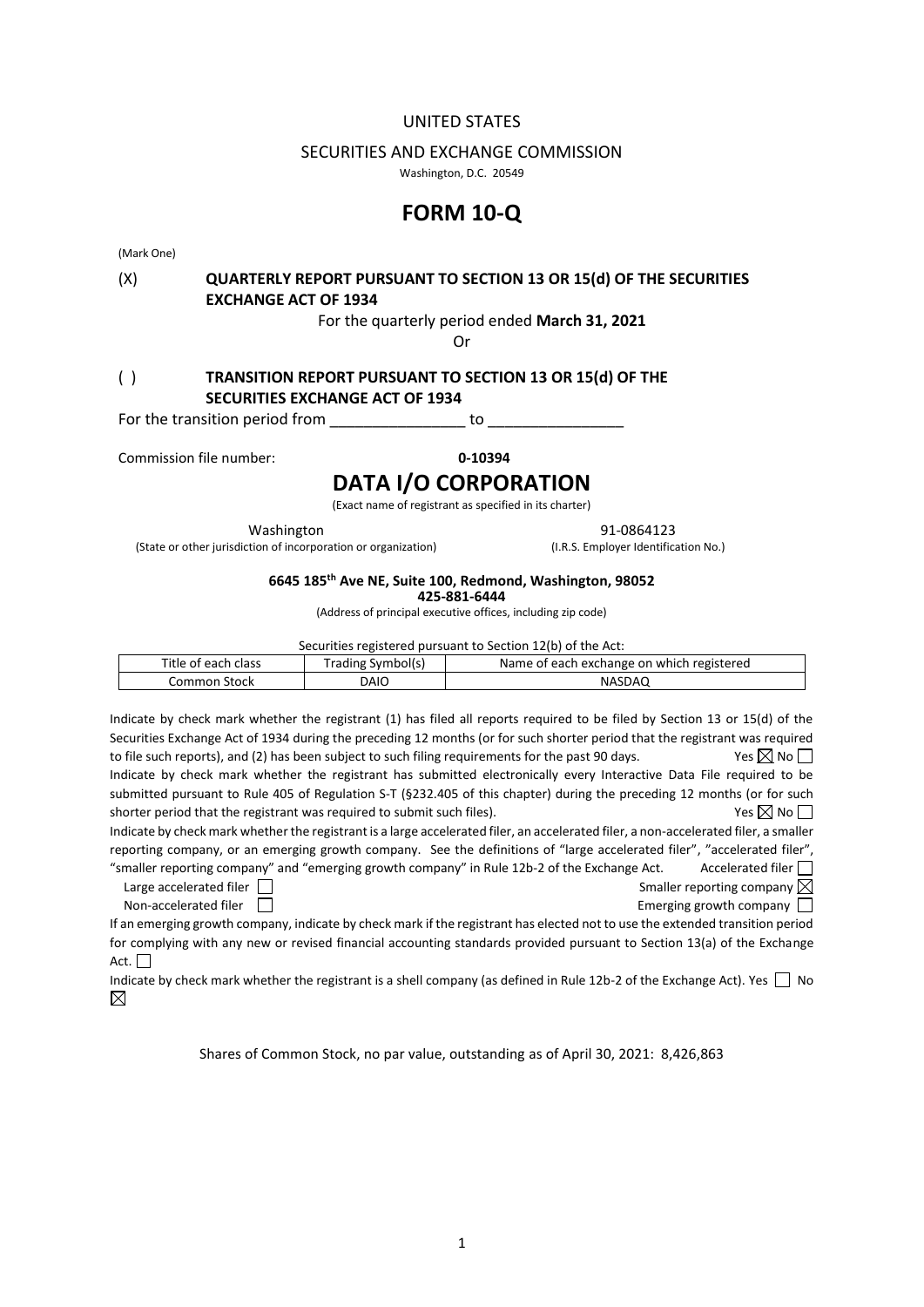## **DATA I/O CORPORATION**

## **FORM 10-Q**

## **For the Quarter Ended March 31, 2021**

## **INDEX**

| Part I.    |          | <b>Financial Information</b>                                                             | Page |
|------------|----------|------------------------------------------------------------------------------------------|------|
|            | Item 1.  | <b>Financial Statements</b>                                                              | 3    |
|            | Item 2.  | Management's Discussion and Analysis of Financial Condition and Results<br>of Operations | 15   |
|            | Item 3.  | Quantitative and Qualitative Disclosures About Market Risk                               | 22   |
|            | Item 4.  | <b>Controls and Procedures</b>                                                           | 23   |
| Part II    |          | <b>Other Information</b>                                                                 |      |
|            | Item 1.  | <b>Legal Proceedings</b>                                                                 | 23   |
|            | Item 1A. | <b>Risk Factors</b>                                                                      | 23   |
|            | Item 2.  | Unregistered Sales of Equity Securities and Use of Proceeds                              | 23   |
|            | Item 3.  | Defaults Upon Senior Securities                                                          | 23   |
|            | Item 4.  | Mine Safety Disclosures                                                                  | 23   |
|            | Item 5.  | Other Information                                                                        | 23   |
|            | Item 6.  | Exhibits                                                                                 | 23   |
| Signatures |          |                                                                                          | 25   |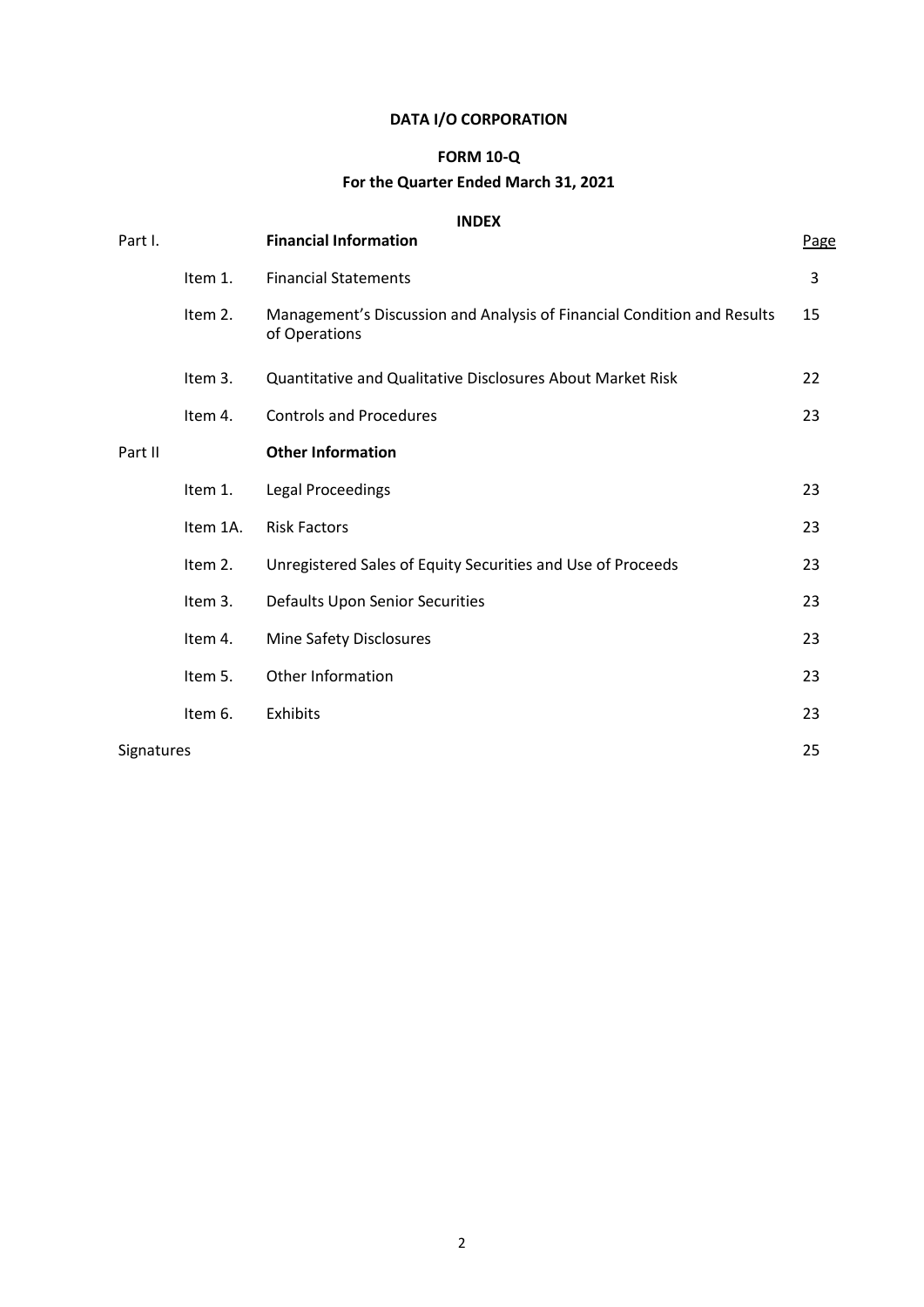## **PART I - FINANCIAL INFORMATION**

## **Item 1. Financial Statements**

## **DATA I/O CORPORATION CONSOLIDATED BALANCE SHEETS (in thousands, except share data) (UNAUDITED)**

|                                                                                                                                                                         | March 31,<br>2021 | December 31,<br>2020 |
|-------------------------------------------------------------------------------------------------------------------------------------------------------------------------|-------------------|----------------------|
| <b>ASSETS</b>                                                                                                                                                           |                   |                      |
| <b>CURRENT ASSETS:</b>                                                                                                                                                  |                   |                      |
| Cash and cash equivalents                                                                                                                                               | \$13,621          | \$14,167             |
| Trade accounts receivable, net of allowance for                                                                                                                         |                   |                      |
| doubtful accounts of \$69 and \$66, respectively                                                                                                                        | 3,342             | 2,494                |
| Inventories                                                                                                                                                             | 5,132             | 5,270                |
| Other current assets                                                                                                                                                    | 1,282             | 1,319                |
| <b>TOTAL CURRENT ASSETS</b>                                                                                                                                             | 23,377            | 23,250               |
| Property, plant and equipment - net                                                                                                                                     | 977               | 1,216                |
| Other assets                                                                                                                                                            | 990               | 1,126                |
| <b>TOTAL ASSETS</b>                                                                                                                                                     | \$25,344          | \$25,592             |
| LIABILITIES AND STOCKHOLDERS' EQUITY<br><b>CURRENT LIABILITIES:</b>                                                                                                     |                   |                      |
| Accounts payable                                                                                                                                                        | \$1,412           | \$1,245              |
| Accrued compensation                                                                                                                                                    | 1,250             | 1,509                |
| Deferred revenue                                                                                                                                                        | 1,269             | 1,068                |
| Other accrued liabilities                                                                                                                                               | 1,311             | 1,307                |
| Income taxes payable                                                                                                                                                    | 54                | 62                   |
| <b>TOTAL CURRENT LIABILITIES</b>                                                                                                                                        | 5,296             | 5,191                |
| Operating lease liabilities                                                                                                                                             | 482               | 588                  |
| Long-term other payables                                                                                                                                                | 150               | 174                  |
| <b>COMMITMENTS</b>                                                                                                                                                      |                   |                      |
| STOCKHOLDERS' EQUITY<br>Preferred stock -<br>Authorized, 5,000,000 shares, including<br>200,000 shares of Series A Junior Participating<br>Issued and outstanding, none |                   |                      |
| Common stock, at stated value -<br>Authorized, 30,000,000 shares<br>Issued and outstanding, 8,421,599 shares as of March 31,                                            |                   |                      |
| 2021 and 8,416,335 shares as of December 31, 2020                                                                                                                       | 20,361            | 20,071               |
| Accumulated earnings (deficit)                                                                                                                                          | (1,789)           | (1, 456)             |
| Accumulated other comprehensive income (loss)                                                                                                                           | 844               | 1,024                |
| TOTAL STOCKHOLDERS' EQUITY                                                                                                                                              | 19,416            | 19,639               |
| TOTAL LIABILITIES AND STOCKHOLDERS' EQUITY                                                                                                                              | \$25,344          | \$25,592             |
|                                                                                                                                                                         |                   |                      |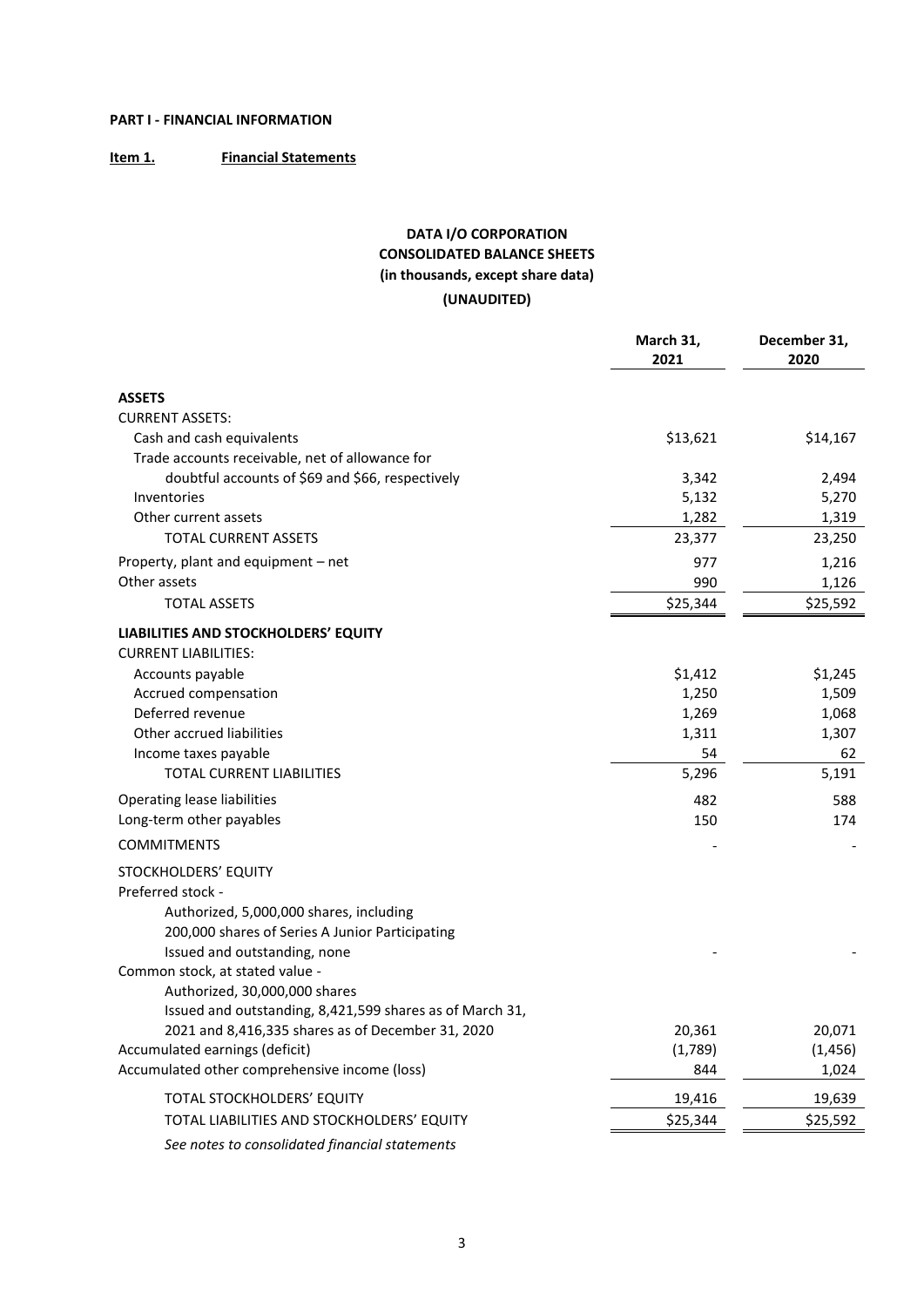## **DATA I/O CORPORATION CONSOLIDATED STATEMENTS OF OPERATIONS (in thousands, except per share amounts) (UNAUDITED)**

|                                          | <b>Three Months Ended</b> |          |
|------------------------------------------|---------------------------|----------|
|                                          | March 31,                 |          |
|                                          | 2021                      | 2020     |
|                                          |                           |          |
| Net sales                                | \$6,015                   | \$4,785  |
| Cost of goods sold                       | 2,677                     | 2,001    |
| Gross margin                             | 3,338                     | 2,784    |
| Operating expenses:                      |                           |          |
| Research and development                 | 1,606                     | 1,582    |
| Selling, general and administrative      | 2,062                     | 1,811    |
| Total operating expenses                 | 3,668                     | 3,393    |
| Operating income (loss)                  | (330)                     | (609)    |
| Non-operating income:                    |                           |          |
| Interest income                          | 3                         | 8        |
| Foreign currency transaction gain (loss) | 26                        | 52       |
| Total non-operating income (loss)        | 29                        | 60       |
| Income (loss) before income taxes        | (301)                     | (549)    |
| Income tax (expense) benefit             | (32)                      | (5)      |
| Net income (loss)                        | (\$333)                   | ( \$554) |
|                                          |                           |          |
| Basic earnings (loss) per share          | (50.04)                   | (50.07)  |
| Diluted earnings (loss) per share        | (50.04)                   | (50.07)  |
| Weighted-average basic shares            | 8,420                     | 8,219    |
| Weighted-average diluted shares          | 8,420                     | 8,219    |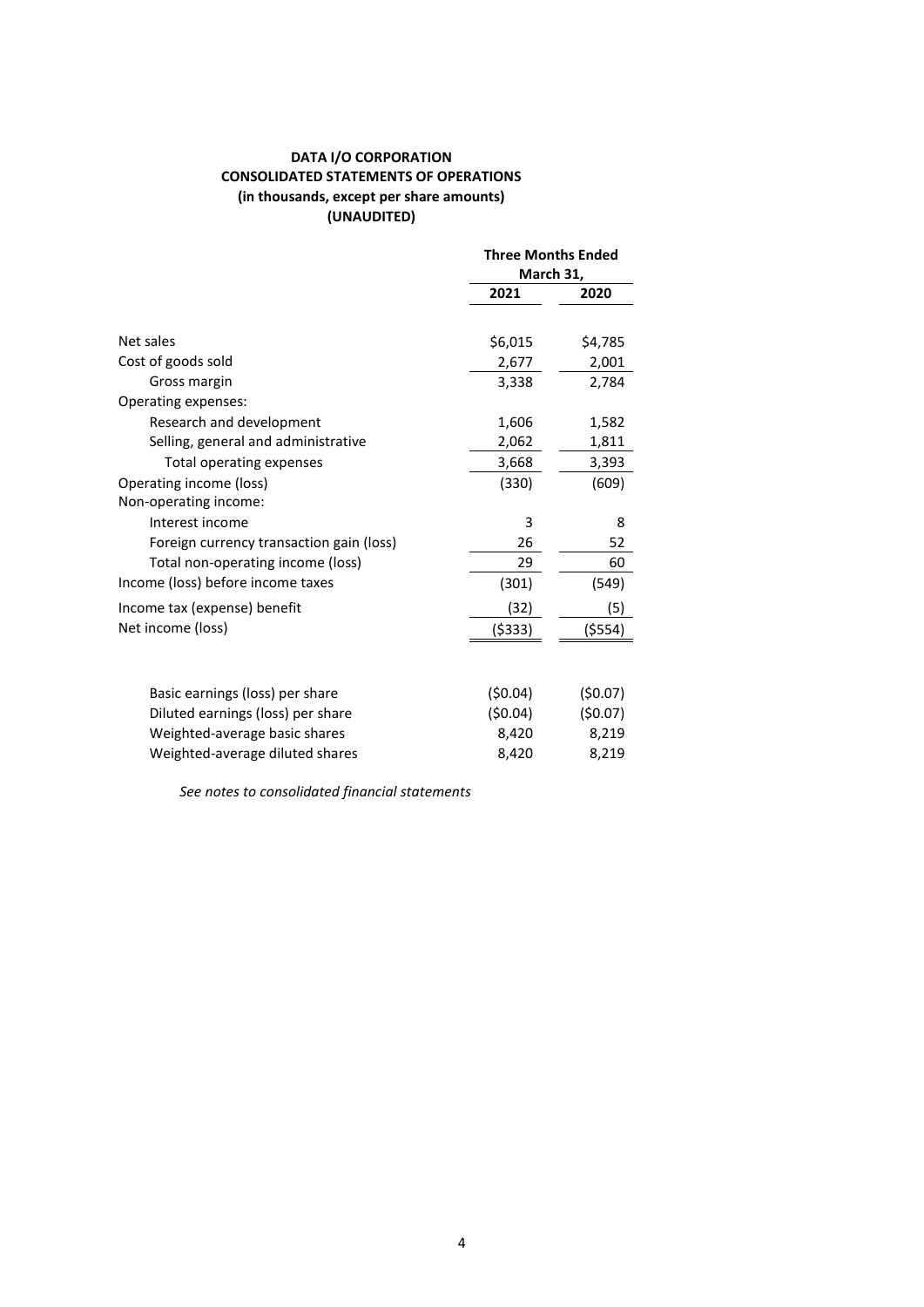## **DATA I/O CORPORATION CONSOLIDATED STATEMENTS OF COMPREHENSIVE INCOME (LOSS) (in thousands) (UNAUDITED)**

|                                                         |        | <b>Three Months Ended</b><br>March 31, |  |
|---------------------------------------------------------|--------|----------------------------------------|--|
|                                                         | 2021   | 2020                                   |  |
| Net income (loss)<br>Other comprehensive income (loss): | (5333) | $($ \$554)                             |  |
| Foreign currency translation gain (loss)                | (180)  | (265)                                  |  |
| Comprehensive income (loss)                             | (5513) | (\$819)                                |  |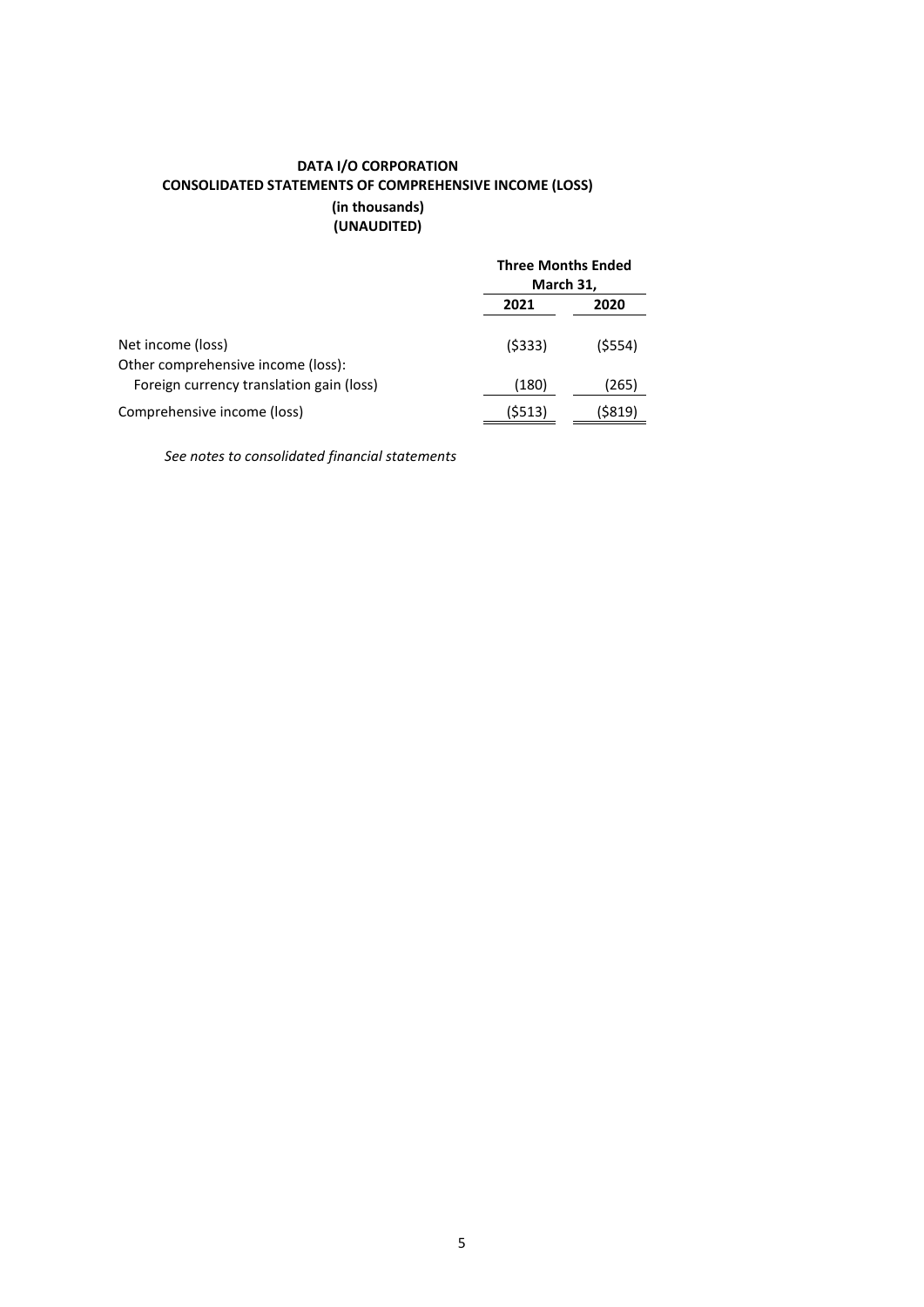## **DATA I/O CORPORATION CONSOLIDATED STATEMENT OF STOCKHOLDERS' EQUITY (in thousands, except share amounts) (UNAUDITED)**

|                                          | <b>Common Stock</b> |          | Retained              | Accumulated<br>and Other       | Total                   |
|------------------------------------------|---------------------|----------|-----------------------|--------------------------------|-------------------------|
|                                          | <b>Shares</b>       | Amount   | Earnings<br>(Deficit) | Comprehensive<br>Income (Loss) | Stockholders'<br>Equity |
| Balance at December 31, 2019             | 8,212,748           | \$18,748 | \$2,508               | \$274                          | \$21,530                |
| Repurchased shares                       |                     |          |                       |                                |                         |
| Stock awards issued, net of tax withheld | 5,190               | (10)     |                       |                                | (10)                    |
| Issuance of stock through: ESPP          | 3,509               | 14       |                       |                                | 14                      |
| Share-based compensation                 |                     | 249      |                       |                                | 249                     |
| Net income (loss)                        |                     |          | (554)                 |                                | (554)                   |
| Other comprehensive income (loss)        |                     |          |                       | (265)                          | (265)                   |
| Balance at March 31, 2020                | 8,221,447           | \$19,001 | \$1,954               | \$9                            | \$20,964                |
| Balance at December 31, 2020             | 8,416,335           | \$20,071 | ( \$1,456)            | \$1,024                        | \$19,639                |
| Repurchased shares                       |                     |          |                       |                                |                         |
| Stock awards issued, net of tax withheld | 2,089               | (4)      |                       |                                | (4)                     |
| Issuance of stock through: ESPP          | 3,175               | 16       |                       |                                | 16                      |
| Share-based compensation                 |                     | 278      |                       |                                | 278                     |
| Net income (loss)                        |                     |          | (333)                 |                                | (333)                   |
| Other comprehensive income (loss)        |                     |          |                       | (180)                          | (180)                   |
| Balance at March 31, 2021                | 8,421,599           | \$20,361 | (51,789)              | \$844                          | \$19,416                |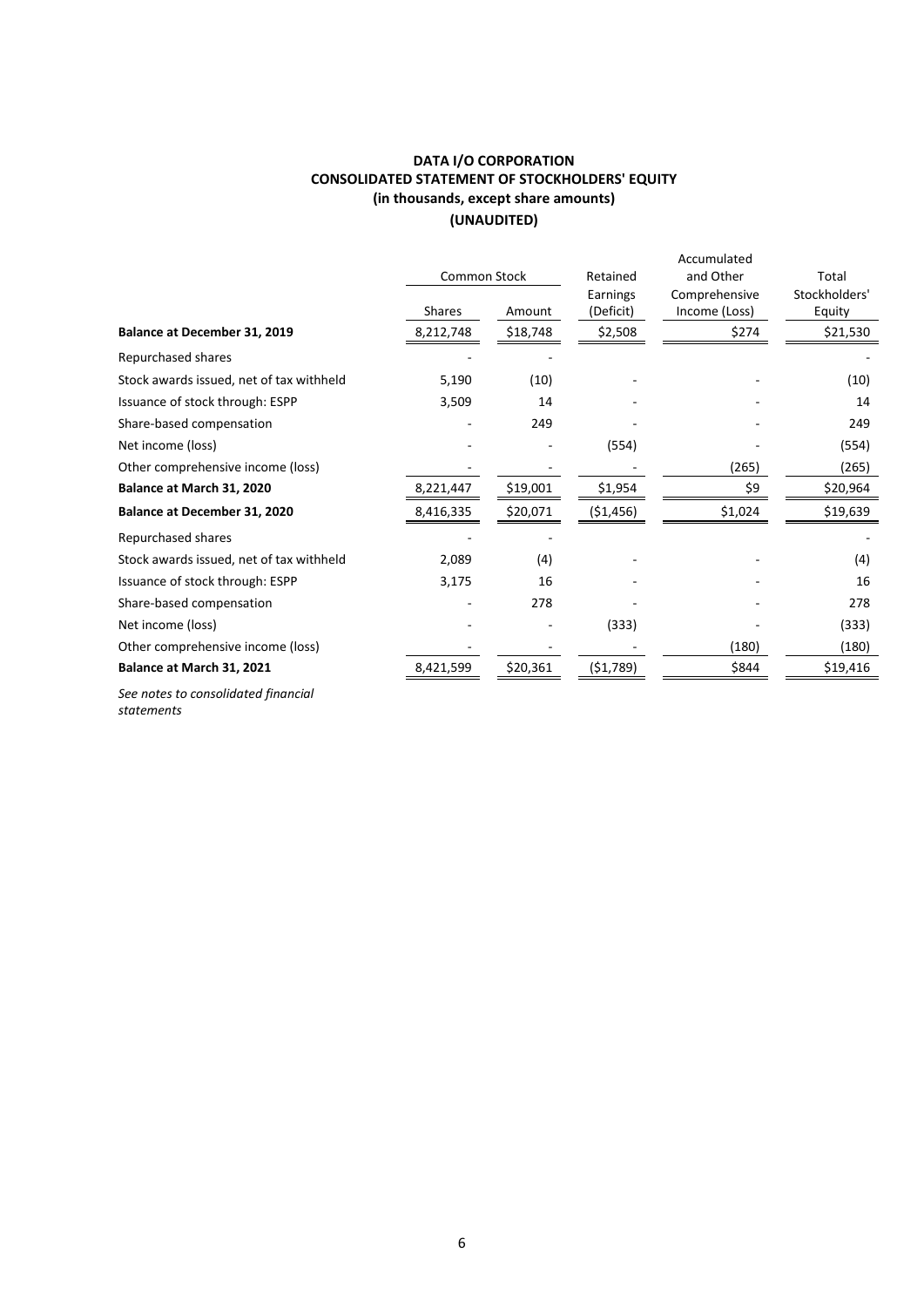## **DATA I/O CORPORATION CONSOLIDATED STATEMENTS OF CASH FLOWS (in thousands) (UNAUDITED)**

|                                                           | For the Three Months Ended<br>March 31, |          |
|-----------------------------------------------------------|-----------------------------------------|----------|
|                                                           | 2021                                    | 2020     |
| <b>CASH FLOWS FROM OPERATING ACTIVITIES:</b>              |                                         |          |
| Net income (loss)                                         | ( \$333)                                | ( \$554) |
| Adjustments to reconcile net income (loss)                |                                         |          |
| to net cash provided by (used in) operating activities:   |                                         |          |
| Depreciation and amortization                             | 200                                     | 197      |
| Equipment transferred to cost of goods sold               | 132                                     | (2)      |
| Share-based compensation                                  | 278                                     | 249      |
| Net change in:                                            |                                         |          |
| Trade accounts receivable                                 | (843)                                   | 973      |
| Inventories                                               | 442                                     | 189      |
| Other current assets                                      | 36                                      | (792)    |
| Accounts payable and accrued liabilities                  | (94)                                    | (468)    |
| Deferred revenue                                          | 175                                     | 24       |
| Other long-term liabilities                               | (105)                                   | (135)    |
| Deposits and other long-term assets                       | 136                                     | 771      |
| Net cash provided by (used in) operating activities       | 24                                      | 452      |
| <b>CASH FLOWS FROM INVESTING ACTIVITIES:</b>              |                                         |          |
| Purchases of property, plant and equipment                | (92)                                    | (340)    |
| Cash provided by (used in) investing activities           | (92)                                    | (340)    |
| <b>CASH FLOWS FROM FINANCING ACTIVITIES:</b>              |                                         |          |
| Net proceeds from issuance of common stock, less payments |                                         |          |
| for shares withheld to cover tax                          | 12                                      | 4        |
| Cash provided by (used in) financing activities           | 12                                      | 4        |
| Increase (decrease) in cash and cash equivalents          | (56)                                    | 116      |
| Effects of exchange rate changes on cash                  | (490)                                   | (238)    |
| Cash and cash equivalents at beginning of period          | 14,167                                  | 13,936   |
| Cash and cash equivalents at end of period                | \$13,621                                | \$13,814 |
| Supplemental disclosure of cash flow information:         |                                         |          |
| Cash paid during the period for:                          |                                         |          |
| Income taxes                                              | \$40                                    | \$63     |
| See notes to consolidated financial statements            |                                         |          |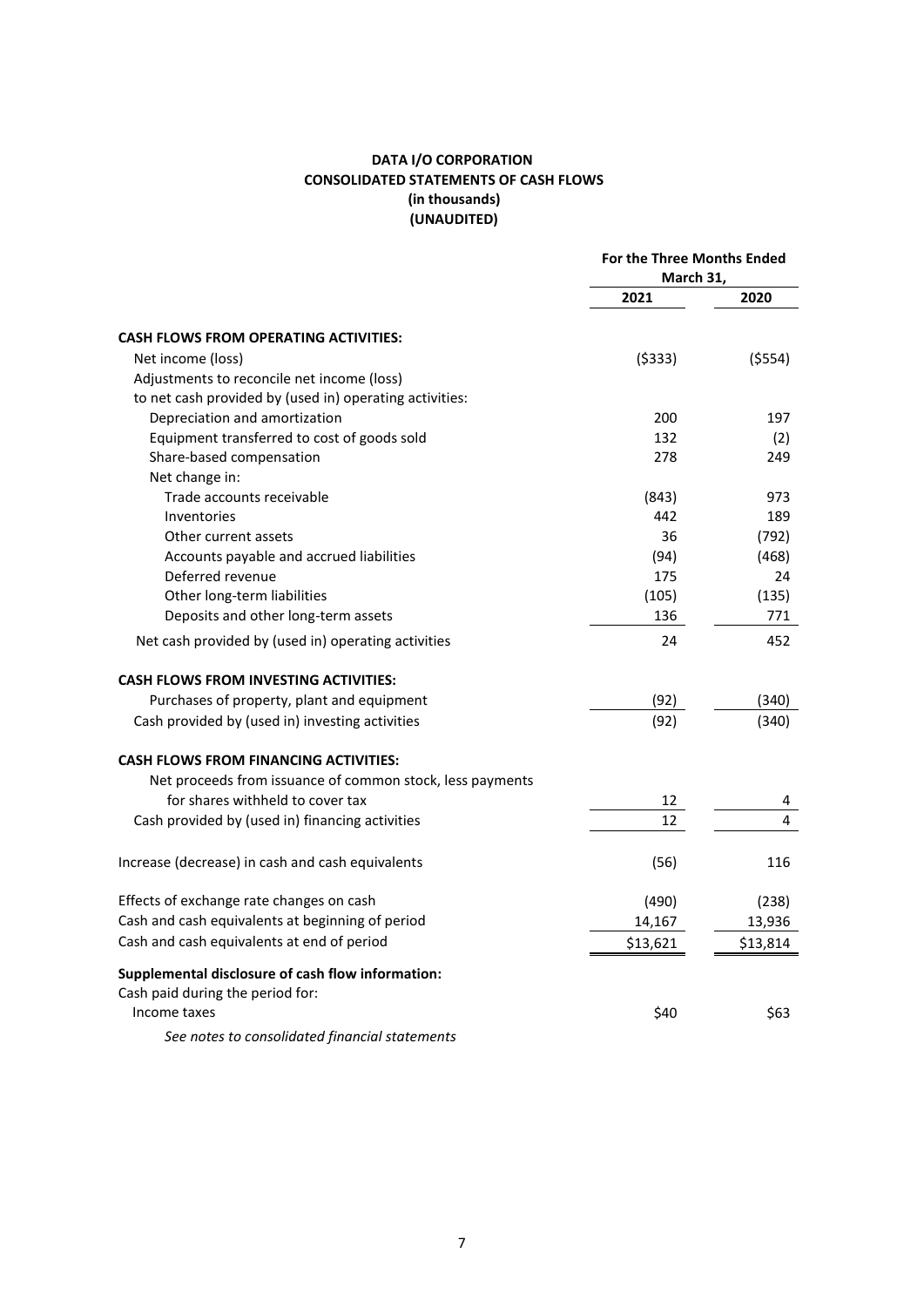## **DATA I/O CORPORATION NOTES TO CONSOLIDATED FINANCIAL STATEMENTS (UNAUDITED)**

## **NOTE 1 - FINANCIAL STATEMENT PREPARATION**

Data I/O Corporation ("Data I/O", "We", "Our", "Us") prepared the financial statements as of March 31, 2021 and March 31, 2020 according to the rules and regulations of the Securities and Exchange Commission ("SEC"). These statements are unaudited but, in the opinion of management, include all adjustments (consisting of normal recurring adjustments and accruals) necessary to present fairly the results for the periods presented. The balance sheet at December 31, 2020 has been derived from the audited financial statements at that date. We have condensed or omitted certain information and footnote disclosures normally included in financial statements prepared in accordance with accounting principles generally accepted in the United States of America according to such SEC rules and regulations. Operating results for the three months ended March 31, 2021 are not necessarily indicative of the results that may be expected for the year ending December 31, 2021. These financial statements should be read in conjunction with the annual audited financial statements and the accompanying notes included in our Form 10-K for the year ended December 31, 2020.

## Revenue Recognition

Topic 606 provides a single, principles-based five-step model to be applied to all contracts with customers. It generally provides for the recognition of revenue in an amount that reflects the consideration to which the Company expects to be entitled, net of allowances for estimated returns, discounts or sales incentives, as well as taxes collected from customers when control over the promised goods or services are transferred to the customer.

We expense contract acquisition costs, primarily sales commissions, for contracts with terms of one year or less and will capitalize and amortize incremental costs with terms that exceed one year. During 2021 and 2020, the impact of capitalization of incremental costs for obtaining contracts was immaterial. We exclude sales, use, value added, some excise taxes and other similar taxes from the measurement of the transaction price.

We recognize revenue upon transfer of control of the promised products or services to customers in an amount that reflects the consideration we expect to receive in exchange for those products or services. We have determined that our programming equipment has reached a point of maturity and stability such that product acceptance can be assured by testing at the factory prior to shipment and that the installation meets the criteria to be a separate performance obligation. These systems are standard products with published product specifications and are configurable with standard options. The evidence that these systems could be deemed as accepted was based upon having standardized factory production of the units, results from batteries of tests of product performance to our published specifications, quality inspections and installation standardization, as well as past product operation validation with the customer and the history provided by our installed base of products upon which the current versions were based.

The revenue related to products requiring installation that is perfunctory is recognized upon transfer of control of the product to customers, which generally is at the time of shipment. Installation that is considered perfunctory includes any installation that is expected to be performed by other parties, such as distributors, other vendors, or the customers themselves. This considers the complexity, skill and training needed as well as customer expectations regarding installation.

We enter into arrangements with multiple performance obligations that arise during the sale of a system that includes an installation component, a service and support component and a software maintenance component. We allocate the transaction price of each element based on relative selling prices. Relative selling price is based on the selling price of the standalone system. For the installation and service and support performance obligations, we use the value of the discount given to distributors who perform these components. For software maintenance performance obligations, we use what we charge for annual software maintenance renewals after the initial year the system is sold. Revenue is recognized on the system sale based on shipping terms, installation revenue is recognized after the installation is performed, and hardware service and support and software maintenance revenue is recognized ratably over the term of the agreement, typically one year. Deferred revenue includes service, support and maintenance contracts and represents the undelivered performance obligation of agreements that are typically for one year.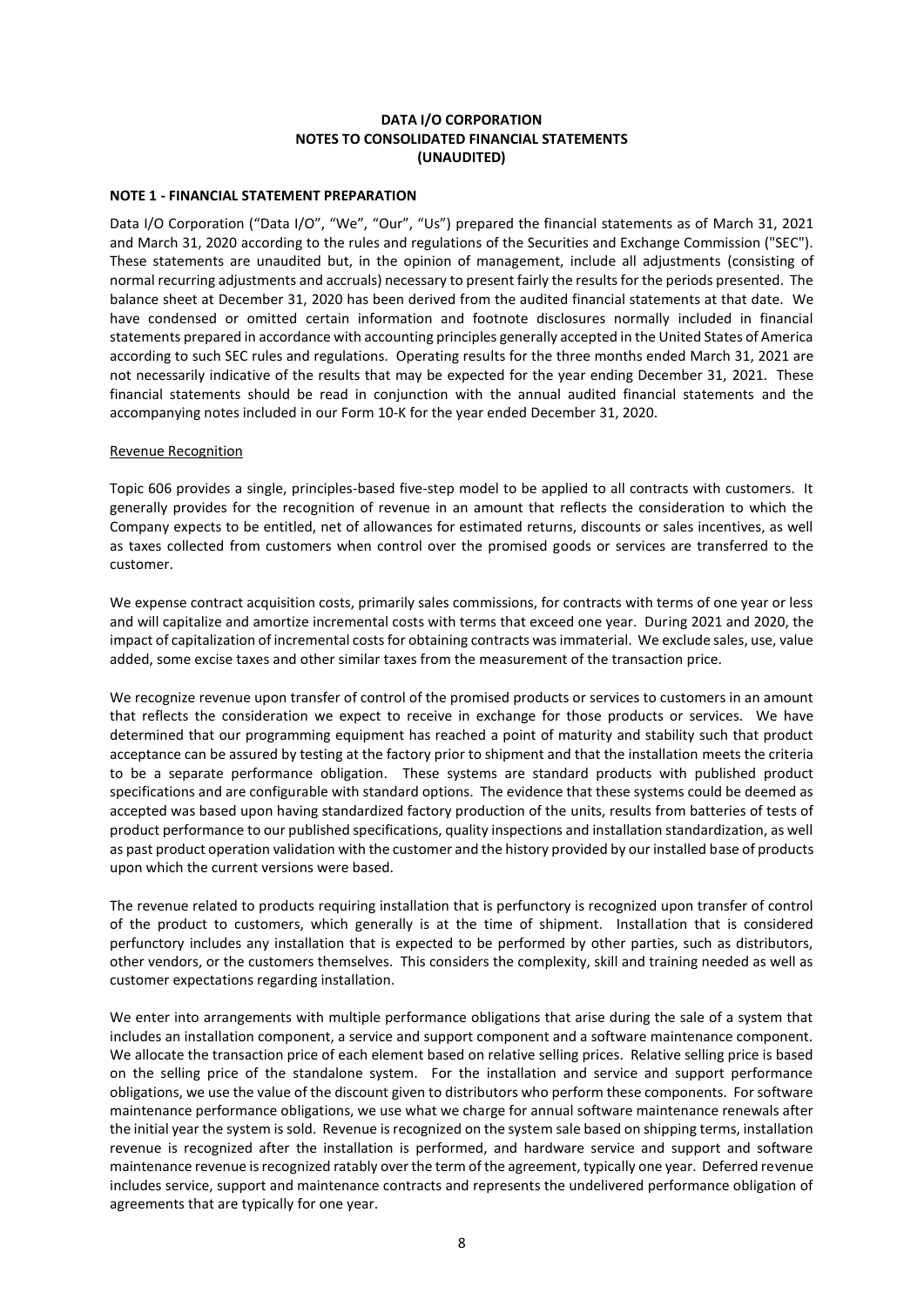When we sell software separately, we recognize revenue upon the transfer of control of the software, which is generally upon shipment, provided that only inconsequential performance obligations remain on our part and substantive acceptance conditions, if any, have been met.

We recognize revenue when there is an approved contract that both parties are committed to perform, both parties rights have been identified, the contract has substance, collection of substantially all the consideration is probable, the transaction price has been determined and allocated over the performance obligations, the performance obligations including substantive acceptance conditions, if any, in the contract have been met, the obligation is not contingent on resale of the product, the buyer's obligation would not be changed in the event of theft, physical destruction or damage to the product, the buyer acquiring the product for resale has economic substance apart from us and we do not have significant obligations for future performance to directly bring about the resale of the product by the buyer. We establish a reserve for sales returns based on historical trends in product returns and estimates for new items. Payment terms are generally 30 days from shipment.

We transfer certain products out of service from their internal use and make them available for sale. The products transferred are typically our standard products in one of the following areas: service loaners, rental or test units; engineering test units; or sales demonstration equipment. Once transferred, the equipment is sold by our regular sales channels as used equipment inventory. These product units often involve refurbishing and an equipment warranty, and are conducted as sales in our normal and ordinary course of business. The transfer amount is the product unit's net book value and the sale transaction is accounted for as revenue and cost of goods sold.

The following table represents our revenues by major categories:

|                          | <b>Three Months Ended</b> |            |                   |
|--------------------------|---------------------------|------------|-------------------|
| Net sales by type        | March 31,<br>2021         | Change     | March 31,<br>2020 |
| (in thousands)           |                           |            |                   |
| Equipment                | \$3,347                   | 29.4%      | \$2,587           |
| Adapter                  | 1,908                     | 41.9%      | 1,345             |
| Software and Maintenance | 760                       | $(10.9\%)$ | 853               |
| Total                    | \$6,015                   | 25.7%      | \$4,785           |

#### Share-Based Compensation

All stock-based compensation awards are measured based on estimated fair values on the date of grant and recognized as compensation expense on the straight-line single-option method. Our share-based compensation is reduced for estimated forfeitures at the time of grant and revised as necessary in subsequent periods if actual forfeitures differ from those estimates.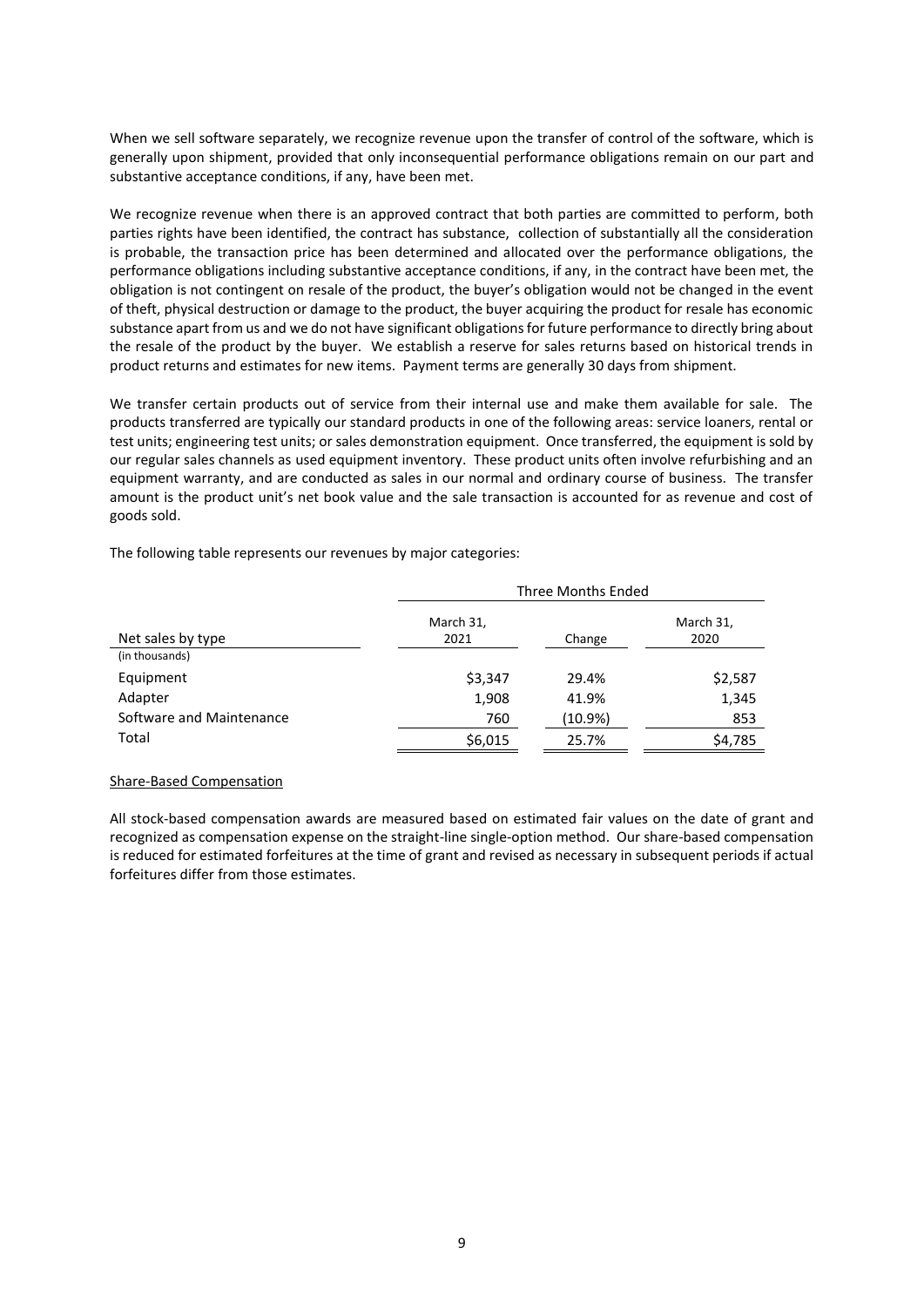### Income Tax

Income taxes are computed at current enacted tax rates, less tax credits using the asset and liability method. Deferred taxes are adjusted both for items that do not have tax consequences and for the cumulative effect of any changes in tax rates from those previously used to determine deferred tax assets or liabilities. Tax provisions include amounts that are currently payable, changes in deferred tax assets and liabilities that arise because of temporary differences between the timing of when items of income and expense are recognized for financial reporting and income tax purposes, and any changes in the valuation allowance caused by a change in judgment about the realization of the related deferred tax assets. A valuation allowance is established when necessary to reduce deferred tax assets to amounts expected to be realized. The CARES Act, enacted in Q1 2020, accelerated the AMT credit refund of \$640,000, resulting in a reclass from non-current asset to a current asset.

#### Recently Adopted Accounting Pronouncements

In June 2016, the Financial Accounting Standards Board ("FASB") issued Accounting Standards Update ("ASU") No. 2016-13, "Measurement of Credit Losses on Financial Instruments," which amends the impairment model by requiring entities to use a forward-looking approach based on expected losses rather than incurred losses to estimate credit losses on certain types of financial instruments. We are planning to adopt the standard effective for years after December 15, 2022 and do not expect this to have a material impact on our financial statements.

### **NOTE 2 – INVENTORIES**

Inventories consisted of the following components:

|                 | March 31,<br>2021 | December 31,<br>2020 |
|-----------------|-------------------|----------------------|
| (in thousands)  |                   |                      |
| Raw material    | \$2,915           | \$3,143              |
| Work-in-process | 1,393             | 1,204                |
| Finished goods  | 824               | 923                  |
| Inventories     | \$5,132           | \$5,270              |

## **NOTE 3 – PROPERTY, PLANT AND EQUIPMENT, NET**

Property and equipment consisted of the following components:

|                               | March 31,<br>2021 | December 31,<br>2020 |
|-------------------------------|-------------------|----------------------|
| (in thousands)                |                   |                      |
| Leasehold improvements        | \$420             | \$421                |
| Equipment                     | 5,609             | 5,625                |
| Sales demonstration equipment | 824               | 963                  |
|                               | 6,853             | 7,009                |
| Less accumulated depreciation | 5,876             | 5,793                |
| Property and equipment, net   | \$977             | \$1,216              |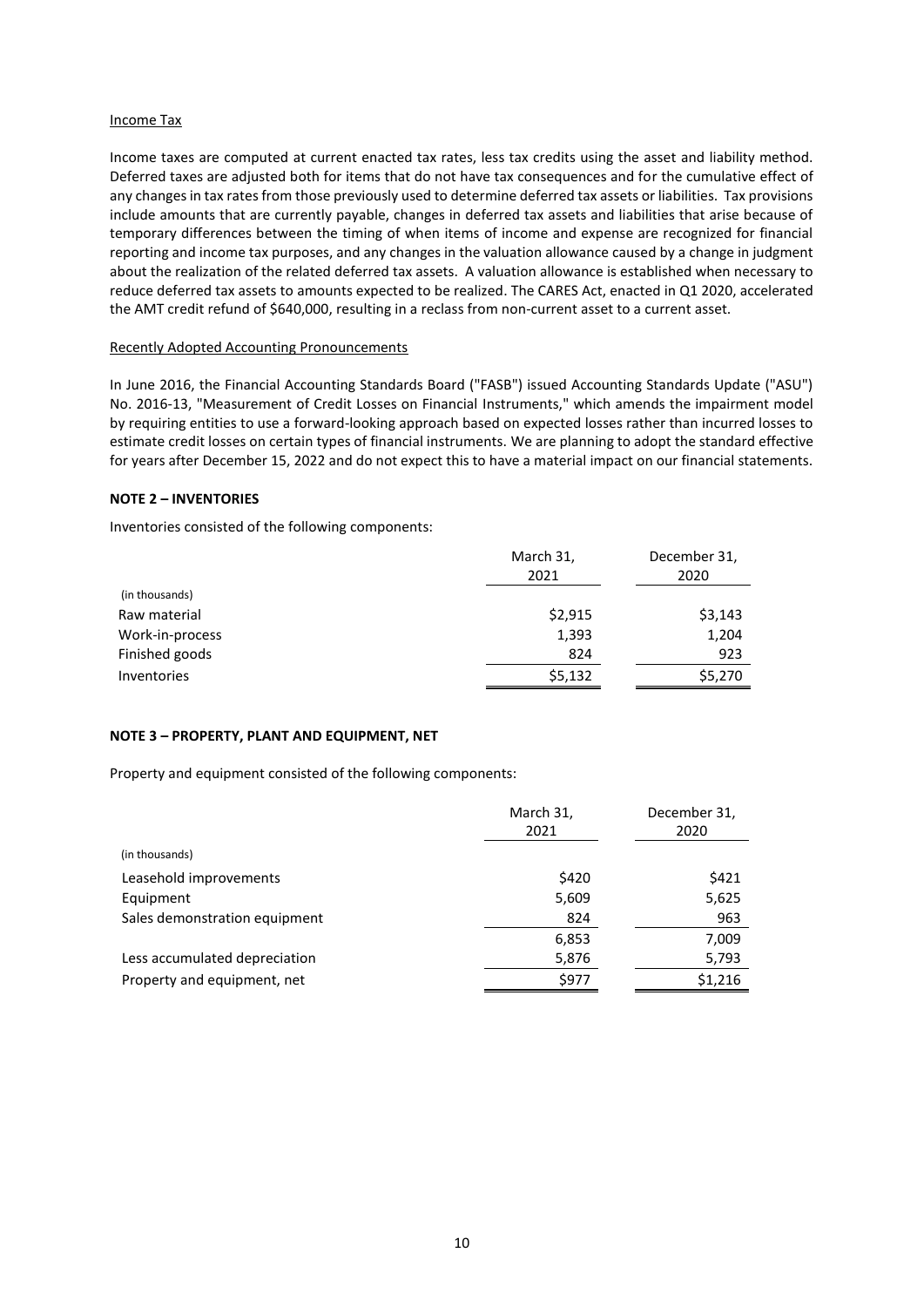## **NOTE 4 – OTHER ACCRUED LIABILITIES**

Other accrued liabilities consisted of the following components:

|                              | March 31,<br>2021 | December 31,<br>2020 |
|------------------------------|-------------------|----------------------|
| (in thousands)               |                   |                      |
| Lease liability - short term | \$612             | \$673                |
| Product warranty             | 367               | 371                  |
| Sales return reserve         | 61                | 61                   |
| Other taxes                  | 110               | 109                  |
| Other                        | 161               | 93                   |
| Other accrued liabilities    | \$1,311           | \$1,307              |

The changes in our product warranty liability for the three months ending March 31, 2021 are as follows:

|                              | March 31,<br>2021 |
|------------------------------|-------------------|
| (in thousands)               |                   |
| Liability, beginning balance | \$371             |
| Net expenses                 | 184               |
| Warranty claims              | (184)             |
| Accrual revisions            | (4)               |
| Liability, ending balance    | \$367             |

## **NOTE 5 – LEASES**

Our leasing arrangements are primarily for facility leases we use to conduct our operations. The following table presents our future lease payments for long-term operating leases as of March 31, 2021:

|                                   | Operating<br>Lease Commitments |
|-----------------------------------|--------------------------------|
| (in thousands)                    |                                |
| 2021 (remaining)                  | \$576                          |
| 2022                              | 341                            |
| 2023                              | 111                            |
| 2024                              | 87                             |
| 2025                              | 66                             |
| Thereafter                        | 82                             |
| Total                             | \$1,263                        |
| Less Imputed interest             | (169)                          |
| Total operating lease liabilities | \$1,094                        |

Cash paid for operating lease liabilities for the three months ended March 31, 2021 and 2020 were \$201,000 and \$185,000, respectively. There were three new operating leases during the three months ended March 31, 2021.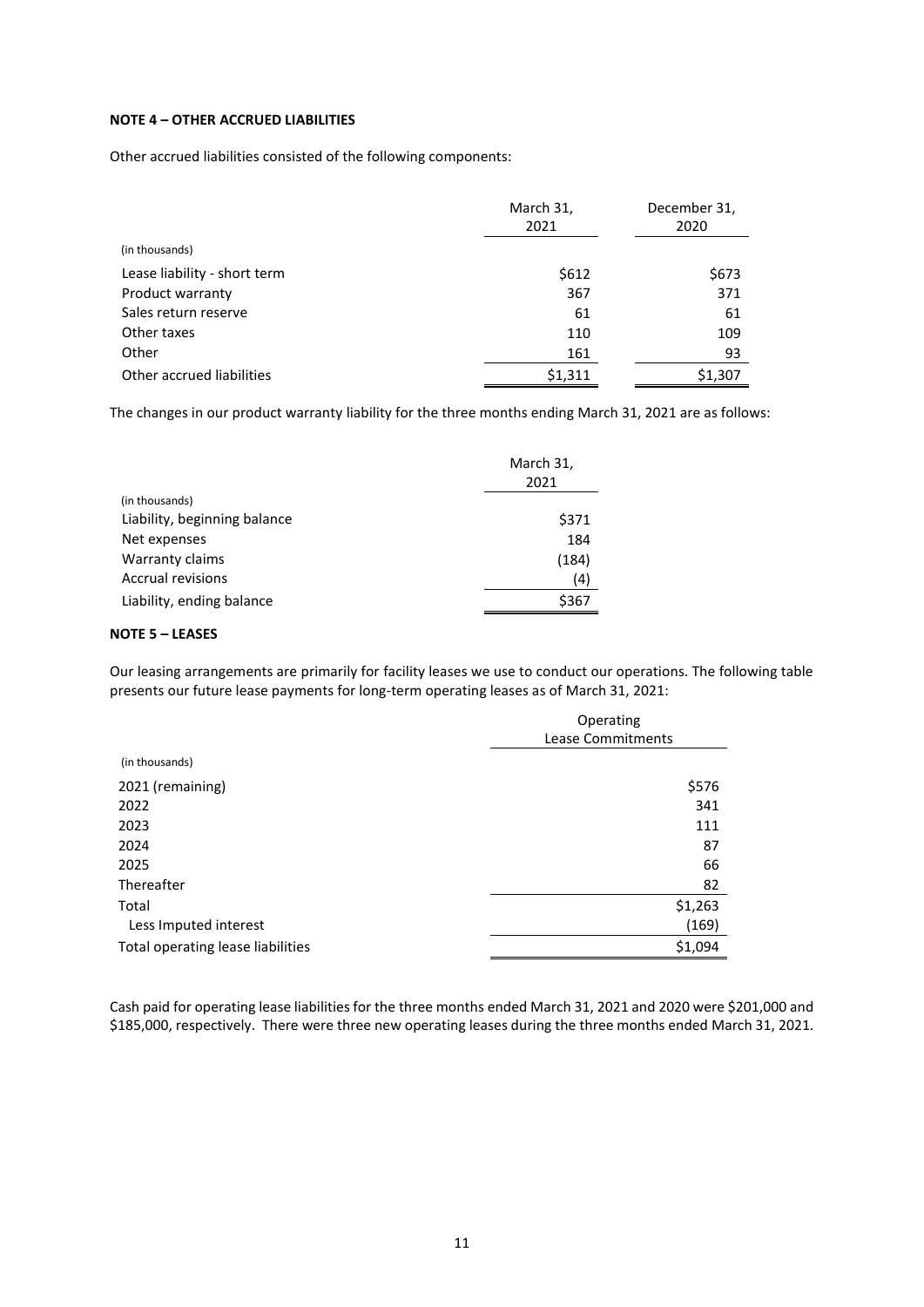The following table presents supplemental balance sheet information related to leases as of March 31, 2021:

|                                                         | Balance at<br>March 31, | Balance at<br>December 31, |
|---------------------------------------------------------|-------------------------|----------------------------|
|                                                         | 2021                    | 2020                       |
| (in thousands)                                          |                         |                            |
| Right-of-use assets (Long-term other assets)            | \$945                   | \$1,081                    |
| Lease liability-short term (Other accrued liabilities)  | 612                     | 673                        |
| Lease liability-long term (Operating lease liabilities) | 482                     | 588                        |

At March 31, 2021, the weighted average remaining lease term is 2.83 and the weighted average discount rate used is 5%.

The components of our lease expense for the three months ended March 31, 2021 and 2020 include operating lease costs of \$171,000 and \$163,000, respectively, and short-term lease costs of \$7,000 and \$7,000, respectively.

Our real estate facility leases are described below:

During the third quarter of 2017, we amended our lease agreement, extending the lease for the Redmond, Washington headquarters facility through July 31, 2022. This lease is for approximately 20,460 square feet.

We signed a lease agreement effective November 1, 2015 that extends the lease for a facility located in Shanghai, China through October 31, 2021. This lease is for approximately 19,400 square feet.

During the fourth quarter of 2016, we signed a lease agreement for a new facility located near Munich, Germany which was effective March 1, 2017 through February 28, 2022 with a five year extension available. This lease is for approximately 4,895 square feet.

## **NOTE 6 – OTHER COMMITMENTS**

We have purchase obligations for inventory and production costs as well as other obligations such as capital expenditures, service contracts, marketing, and development agreements. Arrangements are considered purchase obligations if a contract specifies all significant terms, including fixed or minimum quantities to be purchased, a pricing structure and approximate timing of the transaction. Most arrangements are cancelable without a significant penalty, and with short notice, typically less than 90 days. At March 31, 2021, the purchase commitments and other obligations totaled \$1.5 million of which all but \$75,000 are expected to be paid over the next twelve months.

#### **NOTE 7 – CONTINGENCIES**

As of March 31, 2021, we were not a party to any legal proceedings or aware of any indemnification agreement claims, the adverse outcome of which in management's opinion, individually or in the aggregate, would have a material adverse effect on our results of operations or financial position.

#### **NOTE 8 – EARNINGS PER SHARE**

Basic earnings per share is calculated based on the weighted average number of common shares outstanding during each period. Diluted earnings per share is calculated based on these same weighted average shares outstanding plus the effect of potential shares issuable upon assumed exercise of stock options based on the treasury stock method.

Potential shares issuable upon the exercise of stock options are excluded from the calculation of diluted earnings per share to the extent their effect would be anti-dilutive.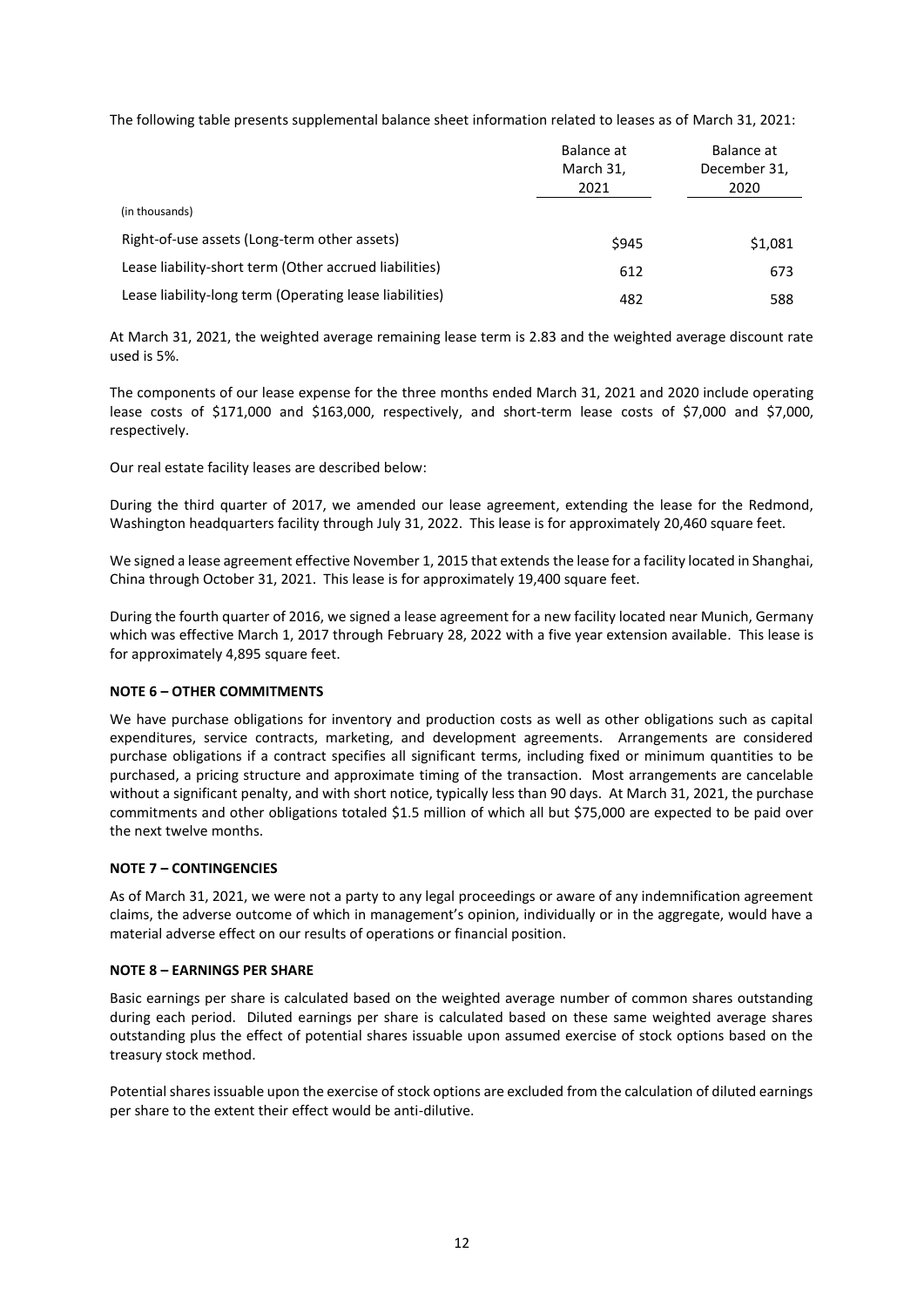The following table sets forth the computation of basic and diluted earnings per share:

|                                         | Three Months Ended |                   |
|-----------------------------------------|--------------------|-------------------|
|                                         | March 31,<br>2021  | March 31,<br>2020 |
| (in thousands except per share data)    |                    |                   |
| Numerator for basic and diluted         |                    |                   |
| earnings (loss) per share:              |                    |                   |
| Net income (loss)                       | (\$333)            | (\$554)           |
| Denominator for basic                   |                    |                   |
| earnings (loss) per share:              |                    |                   |
| Weighted-average shares                 | 8,420              | 8,219             |
| Employee stock options and awards       | 251                | 56                |
| Denominator for diluted                 |                    |                   |
| earnings (loss) per share:              |                    |                   |
| Adjusted weighted-average shares &      |                    |                   |
| assumed conversions of stock options    | 8,671              | 8,275             |
| Basic and diluted                       |                    |                   |
| earnings (loss) per share:              |                    |                   |
| Total basic earnings (loss) per share   | (\$0.04)           | (50.07)           |
| Total diluted earnings (loss) per share | (\$0.04)           | (\$0.07)          |

Options to purchase 25,000 and 25,000 shares respectively were outstanding as of March 31, 2021 and 2020, but were excluded from the computation of diluted earnings per share for the periods then ended because the options were anti-dilutive.

## **NOTE 9 – SHARE-BASED COMPENSATION**

For share-based awards granted, we have recognized compensation expense based on the estimated grant date fair value method. For these awards we have recognized compensation expense using a straight-line amortization method reduced for estimated forfeitures.

The impact on our results of operations of recording share-based compensation, net of forfeitures, for the three months ended March 31, 2021 and 2020, respectively, were as follows:

|                                     | Three Months Ended |                   |  |
|-------------------------------------|--------------------|-------------------|--|
|                                     | March 31,<br>2021  | March 31,<br>2020 |  |
| (in thousands)                      |                    |                   |  |
| Cost of goods sold                  | \$10               | \$6               |  |
| Research and development            | 71                 | 64                |  |
| Selling, general and administrative | 197                | 179               |  |
| Total share-based compensation      | \$278              | \$249             |  |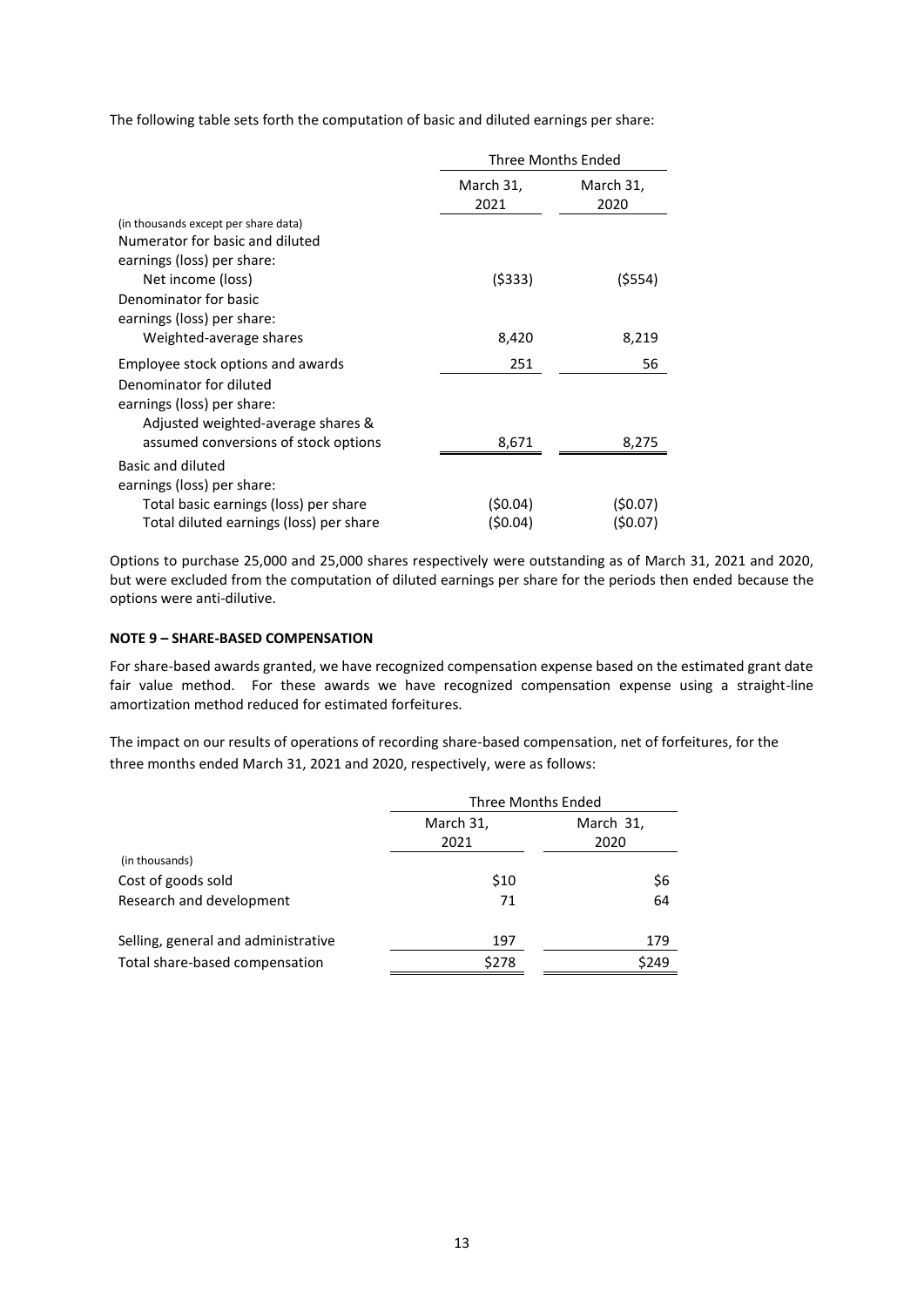Equity awards granted during the three months ended March 31, 2021 and 2020 were as follows:

|                               | Three Months Ended |                   |  |
|-------------------------------|--------------------|-------------------|--|
|                               | March 31,<br>2021  | March 31,<br>2020 |  |
| <b>Restricted Stock Units</b> | 2,000              |                   |  |
| <b>Stock Options</b>          |                    |                   |  |

Non-employee directors Restricted Stock Units ("RSUs") vest over one year and options vest over three years and have a six-year exercise period. Employee RSUs typically vest over four years and employee Non-Qualified stock options typically vest quarterly over 4 years and have a six-year exercise period.

The remaining unamortized expected future equity compensation expense and remaining amortization period associated with unvested option grants, restricted stock awards and restricted stock unit awards at March 31, 2021 are:

|                                                               | March 31,<br>2021 |
|---------------------------------------------------------------|-------------------|
| Unamortized future equity compensation expense (in thousands) | \$1.725           |
| Remaining weighted average amortization period (in years)     | 2.26              |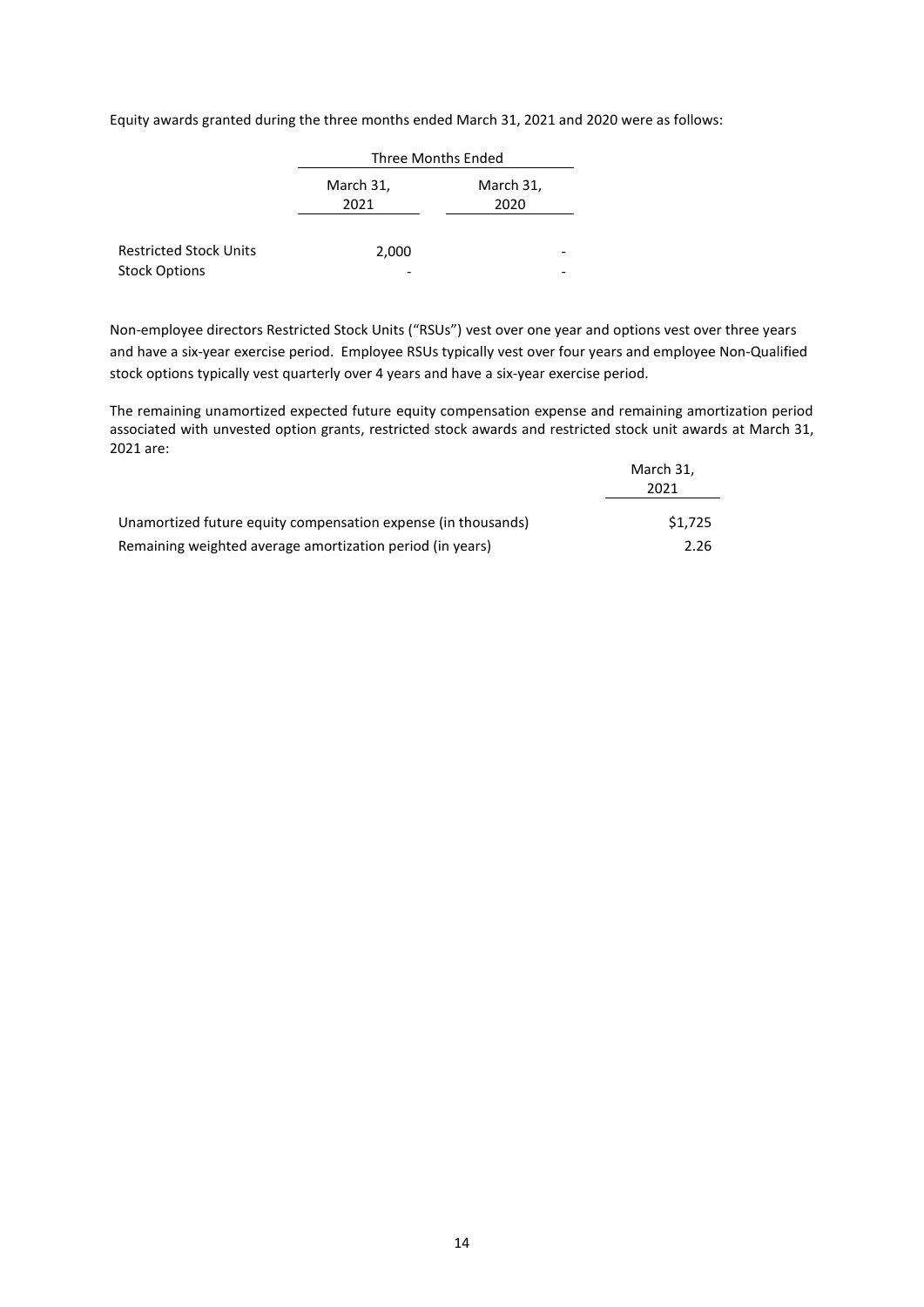### **Item 2. Management's Discussion and Analysis of Financial Condition and Results of Operations**

#### General

#### **FORWARD-LOOKING STATEMENTS**

This Quarterly Report on Form 10-Q includes forward-looking statements within the meaning of the Private Securities Litigation Reform Act of 1995. This Act provides a "safe harbor" for forward-looking statements to encourage companies to provide prospective information about themselves as long as they identify these statements as forward-looking and provide meaningful cautionary statements identifying important factors that could cause actual results to differ from the projected results. All statements other than statements of historical fact made in this Quarterly Report on Form 10-Q are forward-looking. In particular, statements herein regarding economic outlook, impact of COVID-19; industry prospects and trends; expected business recovery; industry partnerships; future results of operations or financial position; future spending; breakeven revenue point; expected market decline, bottom or growth; market acceptance of our newly introduced or upgraded products or services; the sufficiency of our cash to fund future operations and capital requirements; development, introduction and shipment of new products or services; changing foreign operations; trade issues and tariffs; expected inventory levels; expectations for unsupported platform or product versions and related inventory and other charges; and any other guidance on future periods are forward-looking statements Forward-looking statements reflect management's current expectations and are inherently uncertain. Although we believe that the expectations reflected in these forward-looking statements are reasonable, we cannot guarantee future results, levels of activity, performance, achievements, or other future events. Moreover, neither Data I/O nor anyone else assumes responsibility for the accuracy and completeness of these forward-looking statements. We are under no duty to update any of these forward-looking statements after the date of this Quarterly Report. The Reader should not place undue reliance on these forward-looking statements. The discussions above and in the section in Item 1A., Risk Factors "Cautionary Factors That May Affect Future Results" in our Annual report on Form 10-K for the year ended December 31, 2020, describe some, but not all, of the factors that could cause these differences.

#### **OVERVIEW**

In 2020, due to cyclical downturn and a COVID-19 related downturn in orders, combined with continued significant investments in our security deployment business, we incurred operating losses. Our strong cash position and balance sheet combined with our long-term view of the market gave us the financial flexibility to make these security business decisions. At Data I/O, we are investing for the long-term to retain and extend our leadership position in automotive electronics and security deployment. On the product side, we continue to invest with a long-term focus towards expanding our markets and creating unique value for our customers. This is true for both our traditional core business as well as the emerging security deployment business.

Our short-term challenge continues to be operating in a cyclical, COVID-19 impacted, and rapidly evolving industry environment, which saw significant improvement in the first quarter of 2021. During the second quarter of 2020, we saw the business level bottom for our automotive electronics business. We continue to balance industry changes, industry partnerships, new technologies, business geography shifts, travel and customer restrictions, customer shut downs, exchange rate volatility, trade issues and tariffs, COVID-19 impacts, semiconductor chip shortages, increasing costs and strategic investments in our business with the level of demand and mix of business we expect. We continue to manage our costs carefully and execute strategies for cash preservation, protecting our employee base and cost reductions. Many of our employees continue to work remotely from home, with the essential production and process workers onsite as part of our essential operations.

We are focusing our research and development efforts in our strategic growth markets, namely automotive electronics and IoT new programming technologies, secure supply chain solutions, automated programming systems and their enhancements for the manufacturing environment and software. We are continuing to develop technology to securely provision new categories of semiconductors, including Secure Elements, Authentication Chips, and Secure Microcontrollers. In late 2020, we released updated SentriX hardware and tools which simplify the customer acquisition process, and reduce dependency on third party suppliers. We also upgraded SentriX® security deployment systems in the field to this new architecture. We plan to deliver new programming technology and automated handling systems for managed and secure programming in the manufacturing environment. We continue to focus on extending the capabilities and support for our product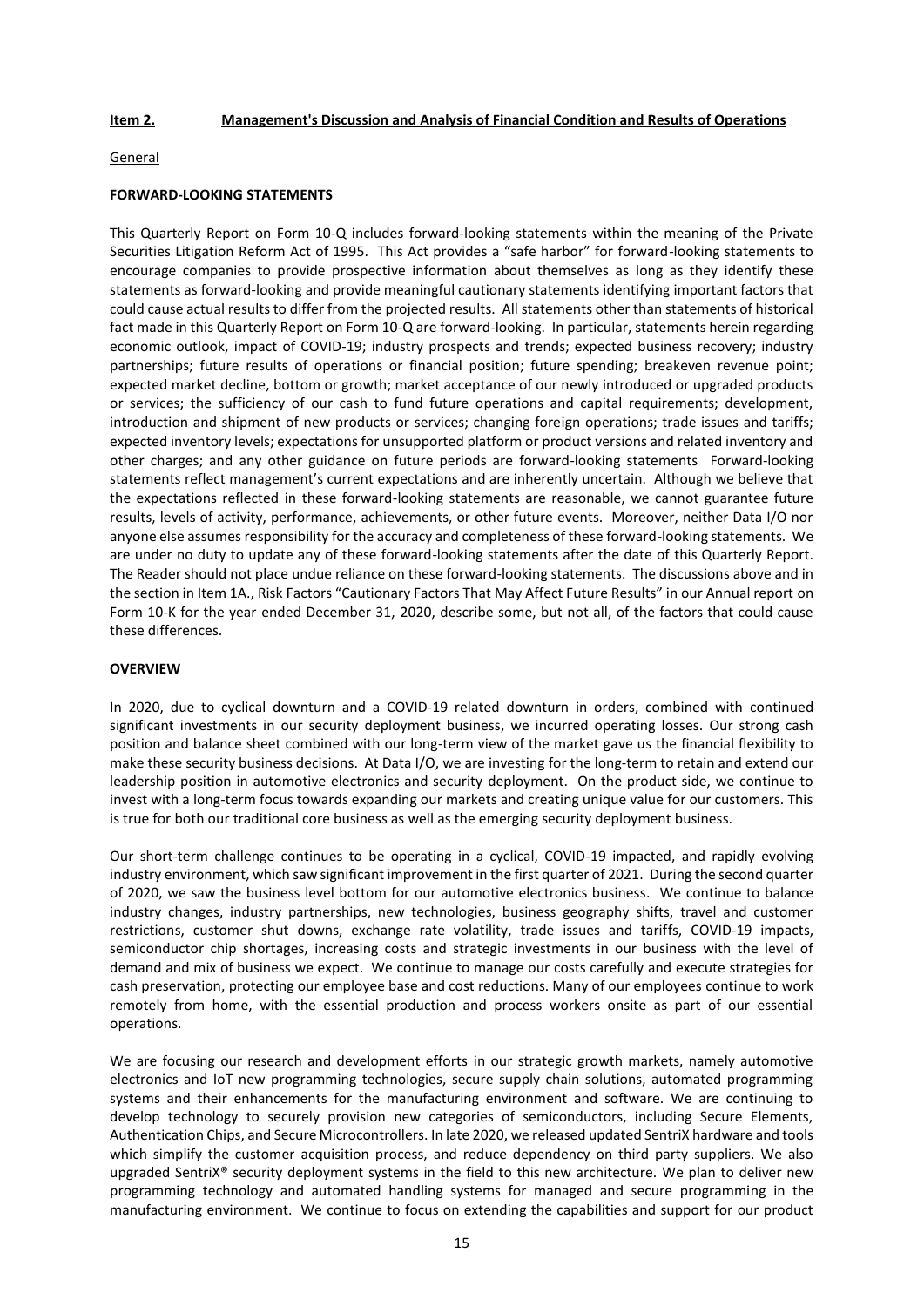lines and supporting the latest semiconductor devices, including various configurations of NAND Flash, e-MMC, UFS and microcontrollers on our newer products.

Our customer focus has been on global and strategic high-volume manufacturers in key market segments like automotive electronics, IoT, industrial controls and consumer electronics as well as programming centers.

Although the long-term prospects for our strategic growth markets should be good, these markets and our business have been, and are likely to continue to be, adversely impacted by the global pandemic of COVID-19. Chip shortages are causing issues and some automotive plant shutdowns. This appears to be temporary and in some cases drives consumable adapter demand in order to support alternative chips.

As a global company with 93% of our 2020 sales in international markets, we have been and expect to continue to be significantly impacted by the COVID-19 pandemic, which started to impact us first in China and spread to the rest of Asia, USA, Europe and all other markets we serve, with follow-on waves of impact. We have seen China lead in business recovery, with the Americas following. Europe's recovery, we believe, will be in the late second quarter or second half of the year, lagging behind the other geographies. Although our facilities in Shanghai, Redmond and Germany are currently operating in pandemic related restricted ways, we believe that our classification as essential by certain U.S. customer groups will continue to keep operations open. We source other components from China and other countries that are used to manufacture our equipment in China and in our Redmond, Washington facility and these components may not be readily available or subject to delays. Our manufacturing facilities in Shanghai and Redmond have helped us to be part of a resilient supply chain to our customers with dual production of some products and local sourcing of many suppliers. Many of our employees and executives are working from home and we are limiting visitors to our facilities as the pandemic continues. All of our facilities are subject to restrictions and closure by governmental entities. The pandemic has and may continue to impact our revenues in some geographies, our ability to obtain key components and to manufacture our products, as well as sell, install and support our products around the world. We expect wide-spread vaccinations to help restore business interactions with customers, however we expect to continue to be impacted and respond to customer site restrictions on sales and service visits, travel restrictions, closed borders, cancelled trade shows and industry gatherings, and modifications in our operations to allow social distancing. See also the detailed discussion of the impacts of COVID-19 on our business and markets in Item 1A, Risk Factors in our annual report on Form 10-K. The pandemic could have the effect of heightening many of the other risks described in it. Annual projections on spending, growth, mix, and profitability have been and are likely to be further revised substantially as new information is obtained.

## **CRITICAL ACCOUNTING POLICY JUDGMENTS AND ESTIMATES**

The preparation of financial statements in accordance with accounting principles generally accepted in the United States of America requires that we make estimates and judgments, which affect the reported amounts of assets, liabilities, revenues and expenses, and related disclosures of contingent assets and liabilities. On an ongoing basis, we evaluate our estimates, including those related to revenue recognition, sales returns, bad debts, inventories, intangible assets, income taxes, warranty obligations, restructuring charges, contingencies such as litigation and contract terms that have multiple elements and other complexities typical in the capital equipment industry. We base our estimates on historical experience and other assumptions that we believe are reasonable under the circumstances. Actual results may differ from these estimates under different assumptions or conditions.

We believe the following critical accounting policies affect the more significant judgments and estimates used in the preparation of our financial statements:

**Revenue Recognition:** Topic 606 provides a single, principles-based five-step model to be applied to all contracts with customers. It generally provides for the recognition of revenue in an amount that reflects the consideration to which the Company expects to be entitled, net of allowances for estimated returns, discounts or sales incentives, as well as taxes collected from customers when control over the promised goods or services are transferred to the customer.

We expense contract acquisition costs, primarily sales commissions, for contracts with terms of one year or less and will capitalize and amortize incremental costs with terms that exceed one year. During 2021 and 2020, the impact of capitalization of incremental costs for obtaining contracts was immaterial. We exclude sales, use, value added, some excise taxes and other similar taxes from the measurement of the transaction price.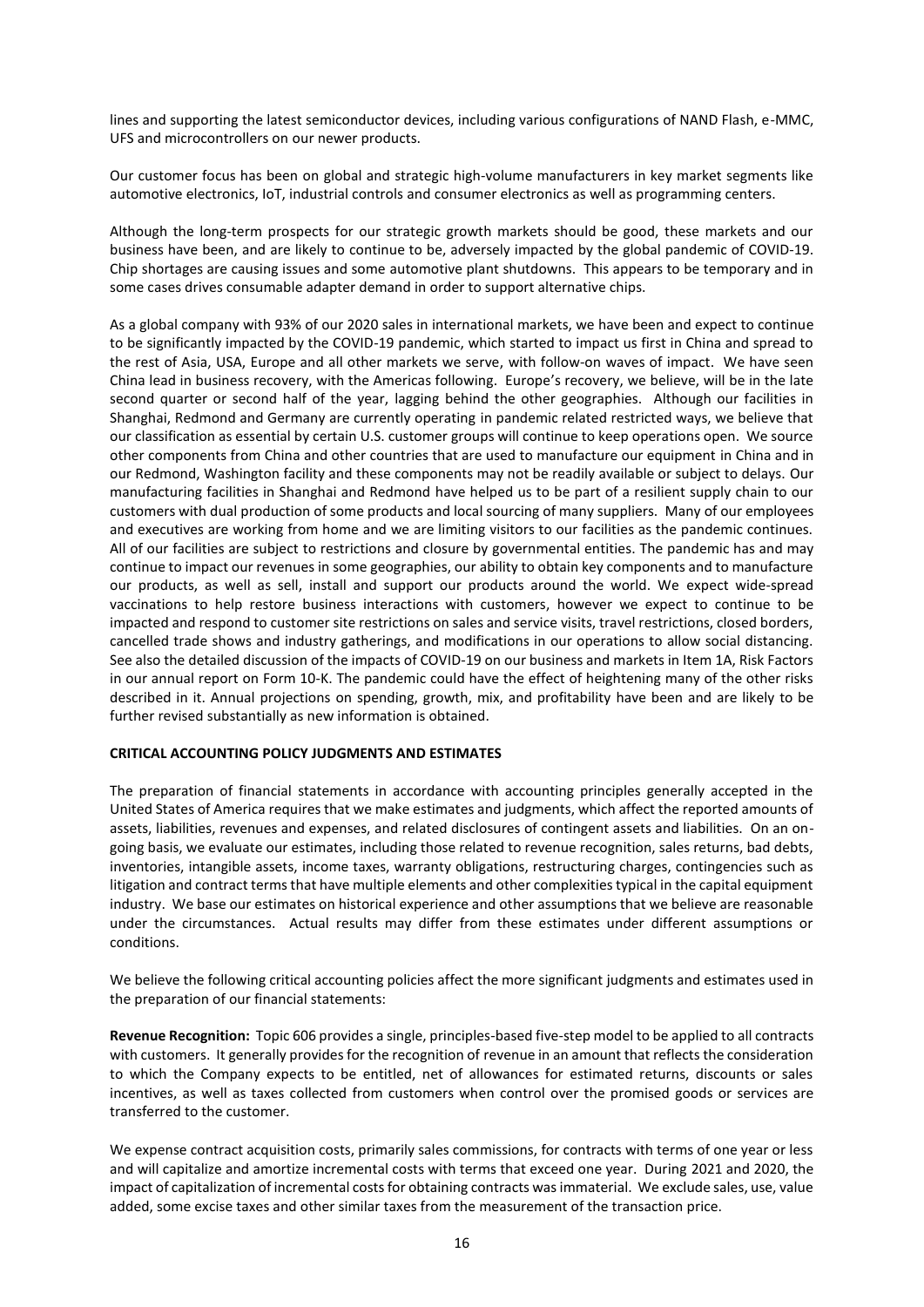We recognize revenue upon transfer of control of the promised products or services to customers in an amount that reflects the consideration we expect to receive in exchange for those products or services. We have determined that our programming equipment has reached a point of maturity and stability such that product acceptance can be assured by testing at the factory prior to shipment and that the installation meets the criteria to be a separate performance obligation. These systems are standard products with published product specifications and are configurable with standard options. The evidence that these systems could be deemed as accepted was based upon having standardized factory production of the units, results from batteries of tests of product performance to our published specifications, quality inspections and installation standardization, as well as past product operation validation with the customer and the history provided by our installed base of products upon which the current versions were based.

The revenue related to products requiring installation that is perfunctory is recognized upon transfer of control of the product to customers, which generally is at the time of shipment. Installation that is considered perfunctory includes any installation that is expected to be performed by other parties, such as distributors, other vendors, or the customers themselves. This considers the complexity, skill and training needed as well as customer expectations regarding installation.

We enter into arrangements with multiple performance obligations that arise during the sale of a system that includes an installation component, a service and support component and a software maintenance component. We allocate the transaction price of each element based on relative selling prices. Relative selling price is based on the selling price of the standalone system. For the installation and service and support performance obligations, we use the value of the discount given to distributors who perform these components. For software maintenance performance obligations, we use what we charge for annual software maintenance renewals after the initial year the system is sold. Revenue is recognized on the system sale based on shipping terms, installation revenue is recognized after the installation is performed, and hardware service and support and software maintenance revenue is recognized ratably over the term of the agreement, typically one year. Deferred revenue includes service, support and maintenance contracts and represents the undelivered performance obligation of agreements that are typically for one year.

When we sell software separately, we recognize revenue upon the transfer of control of the software, which is generally upon shipment, provided that only inconsequential performance obligations remain on our part and substantive acceptance conditions, if any, have been met.

We recognize revenue when there is an approved contract that both parties are committed to perform, both parties rights have been identified, the contract has substance, collection of substantially all the consideration is probable, the transaction price has been determined and allocated over the performance obligations, the performance obligations including substantive acceptance conditions, if any, in the contract have been met, the obligation is not contingent on resale of the product, the buyer's obligation would not be changed in the event of theft, physical destruction or damage to the product, the buyer acquiring the product for resale has economic substance apart from us and we do not have significant obligations for future performance to directly bring about the resale of the product by the buyer. We establish a reserve for sales returns based on historical trends in product returns and estimates for new items. Payment terms are generally 30 days from shipment.

We transfer certain products out of service from their internal use and make them available for sale. The products transferred are typically our standard products in one of the following areas: service loaners, rental or test units; engineering test units; or sales demonstration equipment. Once transferred, the equipment is sold by our regular sales channels as used equipment inventory. These product units often involve refurbishing and an equipment warranty, and are conducted as sales in our normal and ordinary course of business. The transfer amount is the product unit's net book value and the sale transaction is accounted for as revenue and cost of goods sold.

**Allowance for Doubtful Accounts:** We base the allowance for doubtful accounts receivable on our assessment of the collectability of specific customer accounts and the aging of accounts receivable. If there is deterioration of a major customer's credit worthiness or actual defaults are higher than historical experience, our estimates of the recoverability of amounts due to us could be adversely affected.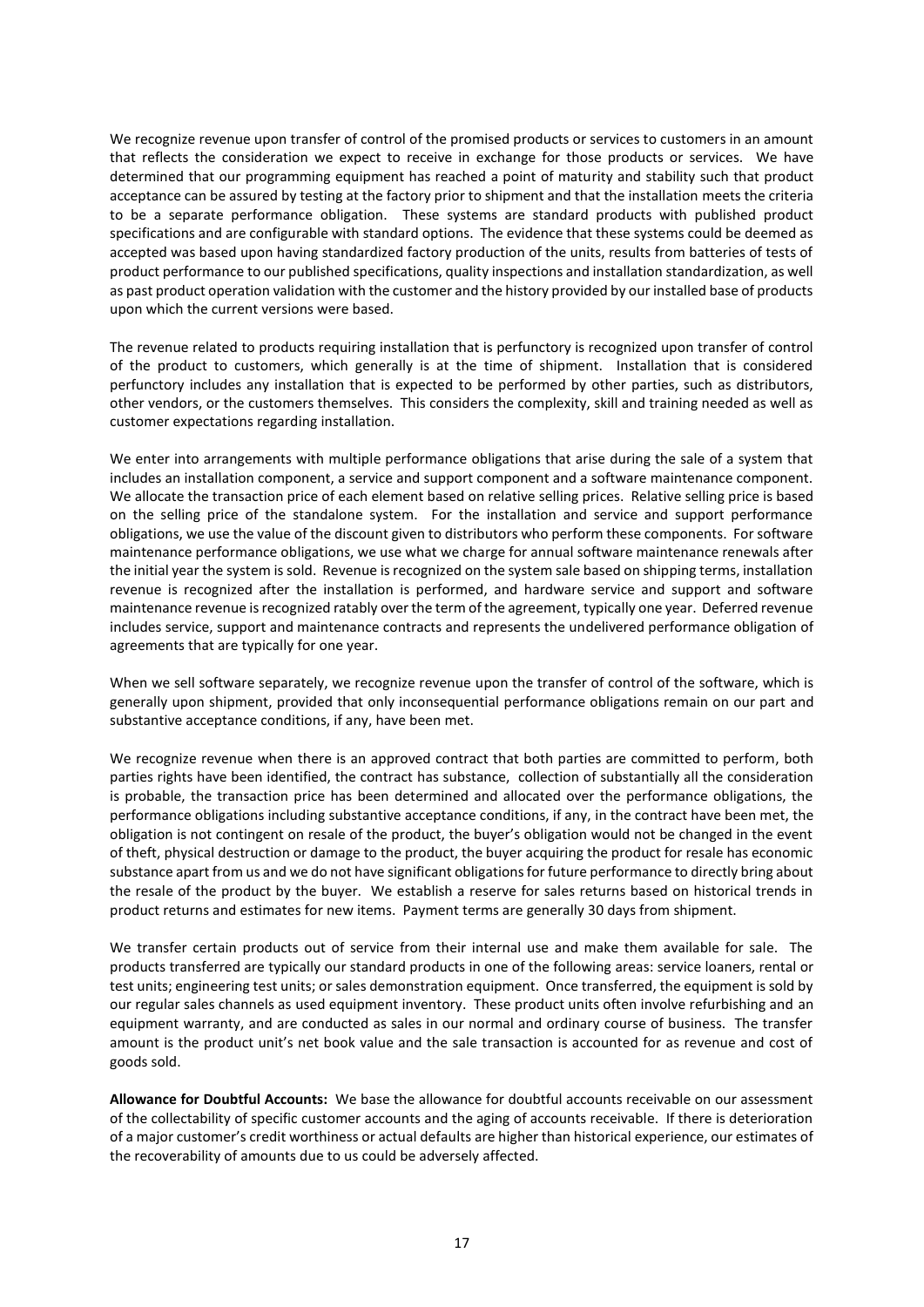**Inventory**: Inventories are stated at the lower of cost or net realizable value. Adjustments are made to standard cost, which approximates actual cost on a first-in, first-out basis. We estimate reductions to inventory for obsolete, slow-moving, excess and non-salable inventory by reviewing current transactions and forecasted product demand. We evaluate our inventories on an item by item basis and record inventory adjustments accordingly. If there is a significant decrease in demand for our products, uncertainty during product line transitions, or a higher risk of inventory obsolescence because of rapidly changing technology and customer requirements, we may be required to increase our inventory adjustments and our gross margin could be adversely affected.

**Warranty Accruals:** We accrue for warranty costs based on the expected material and labor costs to fulfill our warranty obligations. If we experience an increase in warranty claims, which are higher than our historical experience, our gross margin could be adversely affected.

**Tax Valuation Allowances:** Given the uncertainty created by our loss history, as well as the current and ongoing cyclical and COVID-19 pandemic related uncertain economic outlook for our industry and capital and geographic spending as well as income and current net deferred tax assets by entity and country, we expect to continue to limit the recognition of net deferred tax assets and accounting for uncertain tax positions and maintain the tax valuation allowances. At the current time, we expect, therefore, that reversals of the tax valuation allowance will take place as we are able to take advantage of the underlying tax loss or other attributes in carry forward or their use by future income or circumstances allow us to realize these attributes. The transfer pricing and expense or cost sharing arrangements are complex areas where judgments, such as the determination of arms-length arrangements, can be subject to challenges by different tax jurisdictions.

**Share-based Compensation:** We account for share-based awards made to our employees and directors, including employee stock option awards and restricted stock unit awards, using the estimated grant date fair value method of accounting. For options, we estimate the fair value using the Black-Scholes valuation model and an estimated forfeiture rate, which requires the input of highly subjective assumptions, including the option's expected life and the price volatility of the underlying stock. The expected stock price volatility assumption was determined using the historical volatility of our common stock. Changes in the subjective assumptions required in the valuation model may significantly affect the estimated value of the awards, the related stock-based compensation expense and, consequently, our results of operations. Restricted stock unit awards are valued based on the average of the high and low price on the date of the grant and an estimated forfeiture rate. For both options and restricted awards, expense is recognized as compensation expense on the straight-line basis. Employee Stock Purchase Plan ("ESPP") shares were issued under provisions that do not require us to record any equity compensation expense.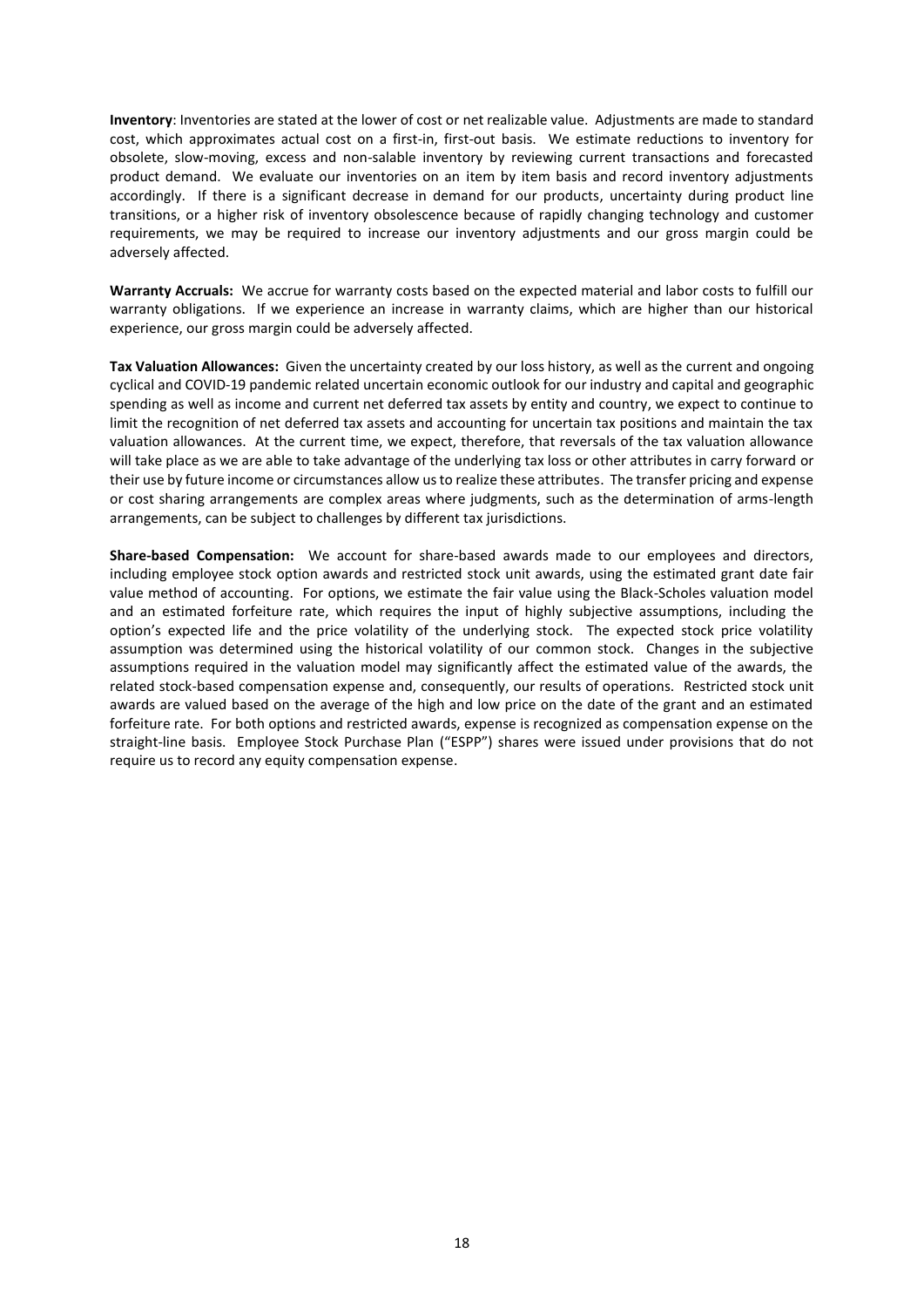## **RESULTS OF OPERATIONS:**

#### **NET SALES**

|                           | <b>Three Months Ended</b> |                           |           |  |
|---------------------------|---------------------------|---------------------------|-----------|--|
|                           | March 31,                 |                           | March 31, |  |
| Net sales by product line | 2021                      | Change                    | 2020      |  |
| (in thousands)            |                           |                           |           |  |
| Automated programming     |                           |                           |           |  |
| systems                   | \$4,910                   | 43.7%                     | \$3,418   |  |
| Non-automated             |                           |                           |           |  |
| programming systems       | 1,105                     | (19.2%)                   | 1,367     |  |
|                           |                           |                           |           |  |
| Total programming systems | \$6,015                   | 25.7%                     | \$4,785   |  |
|                           |                           | <b>Three Months Ended</b> |           |  |
|                           | March 31,                 |                           | March 31, |  |
| Net sales by location     | 2021                      | Change                    | 2020      |  |
| (in thousands)            |                           |                           |           |  |
| <b>United States</b>      | \$284                     | 4.4%                      | \$272     |  |
| % of total                | 4.7%                      |                           | 5.7%      |  |
| International             | \$5,731                   | 27.0%                     | \$4,513   |  |
| % of total                | 95.3%                     |                           | 94.3%     |  |
|                           |                           | <b>Three Months Ended</b> |           |  |
|                           |                           |                           |           |  |
|                           | March 31,                 |                           | March 31, |  |
| Net sales by type         | 2021                      | Change                    | 2020      |  |
| (in thousands)            |                           |                           |           |  |
| <b>Equipment sales</b>    | \$3,347                   | 29.4%                     | \$2,587   |  |
| Adapter sales             | 1,908                     | 41.9%                     | 1,345     |  |
| Software and maintenance  | 760                       | $(10.9\%)$                | 853       |  |
|                           |                           |                           |           |  |
| Total programming systems | \$6,015                   | 25.7%                     | \$4,785   |  |

Net sales in the first quarter of 2021 were \$6.0 million, as compared with \$4.8 million in the prior year period and \$4.9 million in the fourth quarter of 2020. Sales in the first quarter of 2020 were impacted by a cyclical capital spending downturn and the start of COVID-19 related shut downs. First quarter 2021 bookings were \$5.4 million, as compared with \$4.3 million in the prior year period and \$6.0 million in fourth quarter of 2020. We believe the sequentially down bookings were due to customer orders accelerated to the prior quarter as well as normally lower first quarter seasonal demand. We saw stronger sales funnel activity in March 2021. We have seen resumptions in business, first in China, followed by the Americas. We believe Europe is a quarter or so behind Asia and the Americas in the recovery to previous business levels.

On a geographic basis, international sales represented approximately 95.3% of total net sales for the first quarter of 2021 compared with 94.3% in the prior year period. Total capital equipment sales were 56% of revenues, adapters were 31% and software and services revenues were 13% of revenues respectively in the first quarter of 2021 compared with 54% and 28% and 18% respectively for the first quarter of 2020.

Backlog at March 31, 2021 was \$3.0 million, as compared with \$3.9 million at year end and up from \$2.3 million at March 31, 2020. Data I/O had \$1.3 million in deferred revenue at the end of the first quarter of 2021 as compared with \$1.5 million at the end of the first quarter of 2020.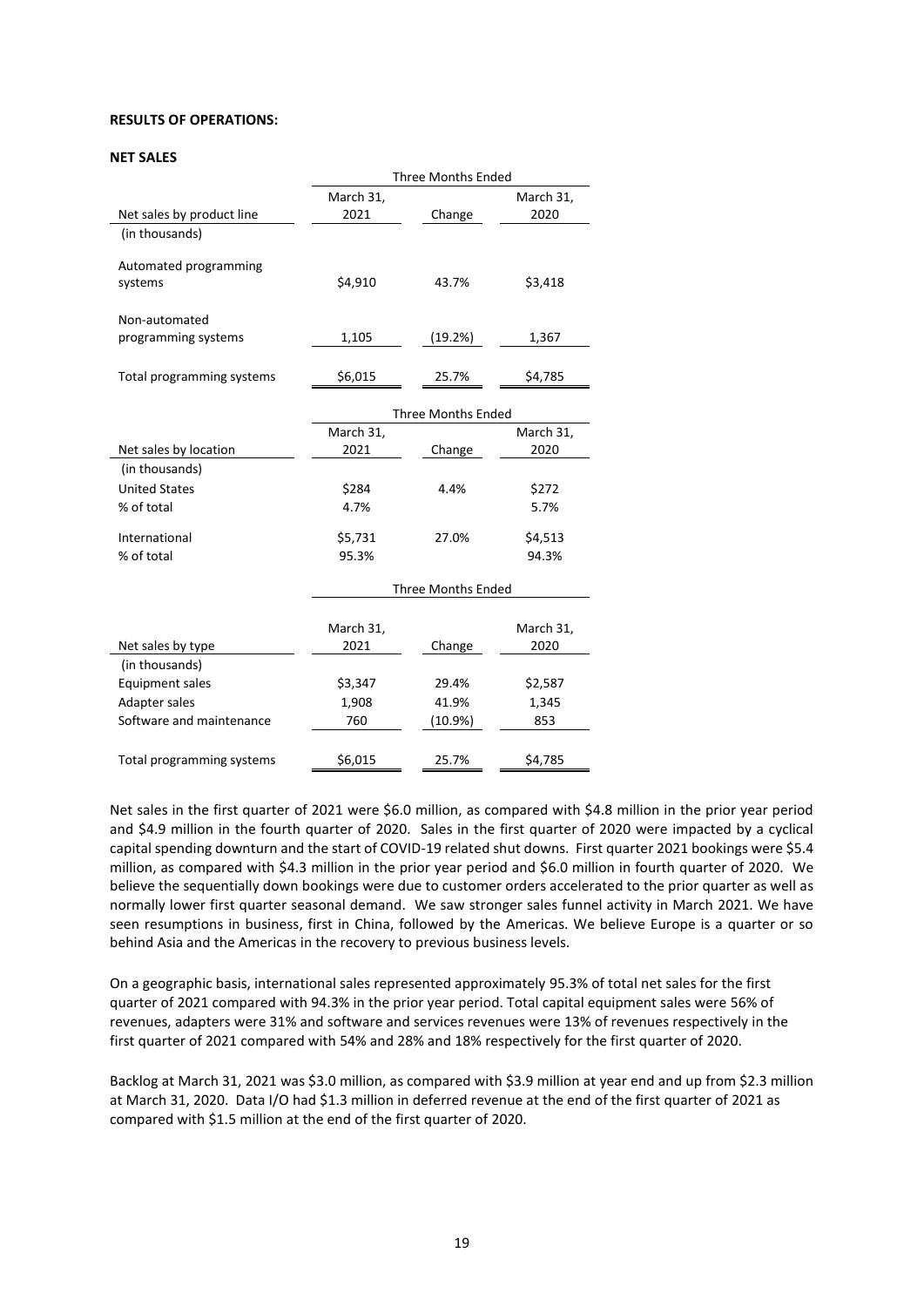#### **GROSS MARGIN**

|                   | Three Months Ended |        |           |
|-------------------|--------------------|--------|-----------|
|                   | March 31,          |        | March 31, |
|                   | 2021               | Change | 2020      |
| (in thousands)    |                    |        |           |
| Gross margin      | \$3,338            | 19.9%  | \$2,784   |
| Percentage of net |                    |        |           |
| sales             | 55.5%              |        | 58.2%     |

Gross margin as a percentage of sales in the first quarter of 2021 was 55.5% as compared to 58.2% in the same period last year. For the first quarter of 2021 gross margin was primarily impacted by 4 points of less favorable factory variances in the current quarter; and 2 points of higher direct materials as a result of a revenue mix shift from software and services to capital equipment sales and adapter sales as a percentage of total revenues. Offsetting these was 3 point of a favorable impact of overhead spread over the higher sales volume. We expect the gross margin percentages in the second quarter of 2021 to be in the mid to upper 50s.

#### **RESEARCH AND DEVELOPMENT**

|                          | Three Months Ended |        |           |
|--------------------------|--------------------|--------|-----------|
|                          | March 31,          |        | March 31, |
|                          | 2021               | Change | 2020      |
| (in thousands)           |                    |        |           |
| Research and development | \$1,606            | 1.5%   | \$1,582   |
| Percentage of net sales  | 26.7%              |        | 33.1%     |

Research and development ("R&D") expenses in the first quarter of 2021 were approximately the same as compared to the same period in 2020.

#### **SELLING, GENERAL AND ADMINISTRATIVE**

|                         | Three Months Ended |        |                   |
|-------------------------|--------------------|--------|-------------------|
|                         | March 31,<br>2021  | Change | March 31,<br>2020 |
| (in thousands)          |                    |        |                   |
| Selling, general &      |                    |        |                   |
| administrative          | \$2,062            | 13.9%  | \$1,811           |
| Percentage of net sales | 34.3%              |        | 37.8%             |

Selling, General and Administrative ("SG&A") expenses were higher in the first quarter of 2021 compared to the same period in 2020 primarily due to \$220,000 in higher sales commissions. Also, expenses were higher for consulting, audit and investor relations, offset in part by lower travel costs and incentive compensation accruals. Cost control measures have remained in place during the first quarter of 2021 and are expected to continue in the second quarter of 2021.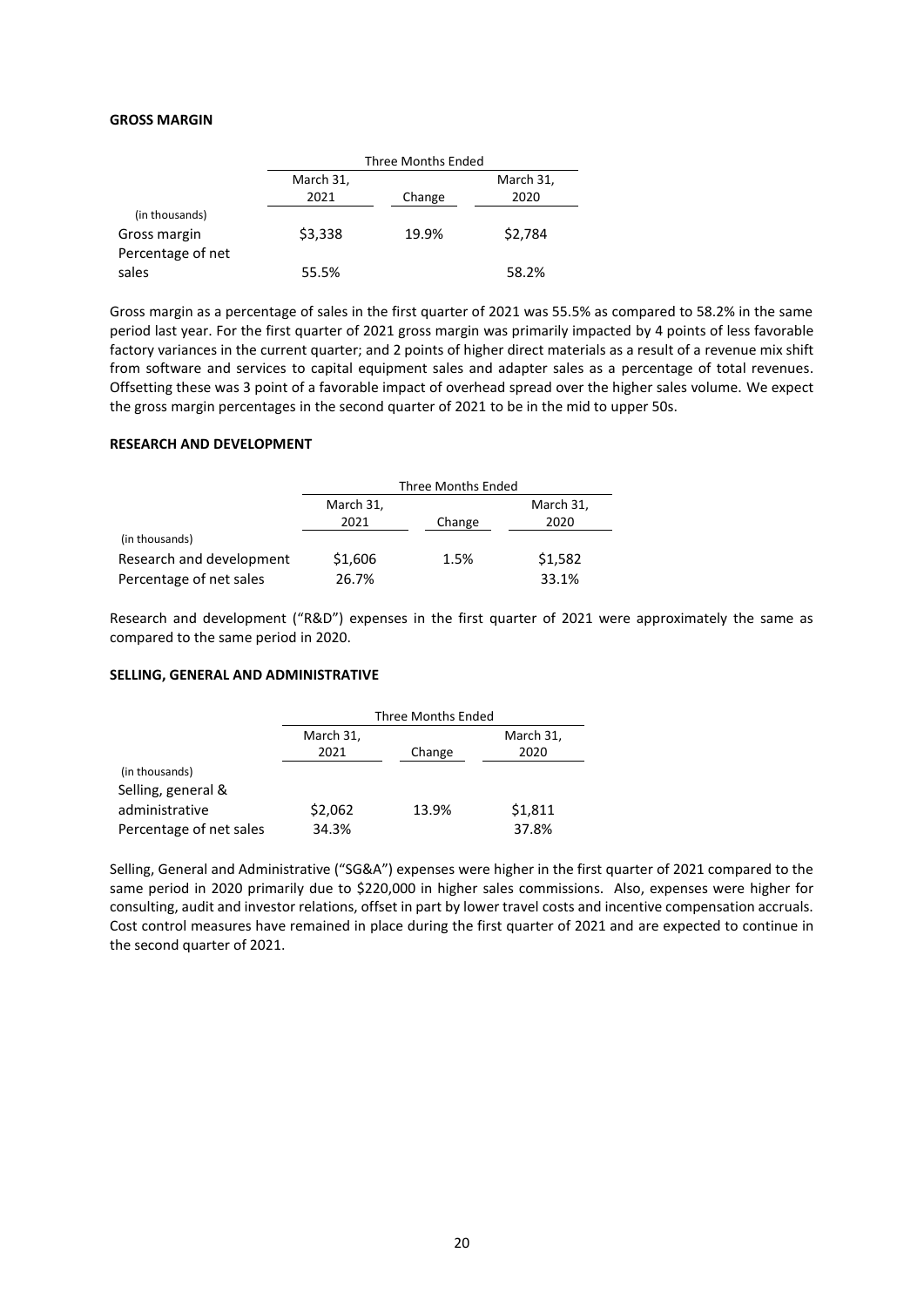#### **INTEREST**

|                 | Three Months Ended |         |           |
|-----------------|--------------------|---------|-----------|
|                 | March 31,          |         | March 31, |
|                 | 2021               | Change  | 2020      |
| (in thousands)  |                    |         |           |
| Interest income | \$3                | (62.5%) | \$8       |

Interest income was lower in the first quarter 2021 compared to the same period in 2020 primarily due to lower invested cash funds.

## **INCOME TAXES**

|                   | Three Months Ended |        |           |
|-------------------|--------------------|--------|-----------|
|                   | March 31,          |        | March 31, |
|                   | 2021               | Change | 2020      |
| (in thousands)    |                    |        |           |
| Income tax        |                    |        |           |
| benefit (expense) | (\$32)             | 540.0% | (\$5)     |

Income tax benefit (expense) for the first quarter of both 2021 and 2020, primarily related to foreign and state taxes.

The effective tax rate differed from the statutory tax rate primarily due to the effect of valuation allowances, as well as foreign taxes. We have a valuation allowance of \$9.0 million as of March 31, 2021. As of March 31, for both 2021 and 2020, our deferred tax assets and valuation allowance have been reduced by approximately \$371,000 and \$355,000, respectively, associated with the requirements of accounting for uncertain tax positions. Given the uncertainty created by our loss history, as well as the volatile and uncertain economic outlook for our industry and capital spending, we have limited the recognition of net deferred tax assets including our net operating losses and credit carryforwards and continue to maintain a valuation allowance for the full amount of the net deferred tax asset balance. The CARES Act, initiated in Q1 2020, accelerated the AMT credit refund of \$640,000, resulting in a reclass from non-current asset to a current asset.

#### Financial Condition

#### **LIQUIDITY AND CAPITAL RESOURCES**

|                 | March 31, |        | December 31, |
|-----------------|-----------|--------|--------------|
|                 | 2021      | Change | 2020         |
| (in thousands)  |           |        |              |
| Working capital | \$18,081  | \$22   | \$18,059     |

At March 31, 2021, our principal sources of liquidity consisted of existing cash and cash equivalents. Cash decreased \$546,000 from December 31, 2020 primarily from funding the operating loss and 2020 year end accruals.

Net working capital at the end of the first quarter of 2021 and 2020 remained unchanged at \$18.1 million, with redeployment of cash and offsetting changes in accounts receivable and current liabilities.

Although we have no significant external capital expenditure plans currently, we expect that we will continue to make and manage carefully capital expenditures to support our business. We plan to increase our internally developed rental, security provisioning, sales demonstration and test equipment as we develop and release new products. Capital expenditures are currently expected to be funded by existing and internally generated funds.

As a result of our cyclical and seasonal industry, significant product development, customer support and selling and marketing efforts, we have required substantial working capital to fund our operations. We have tried to balance our level of development spending with the goal of profitable operations or managing down business levels related to COVID-19. We have implemented or have initiatives to implement geographic shifts in our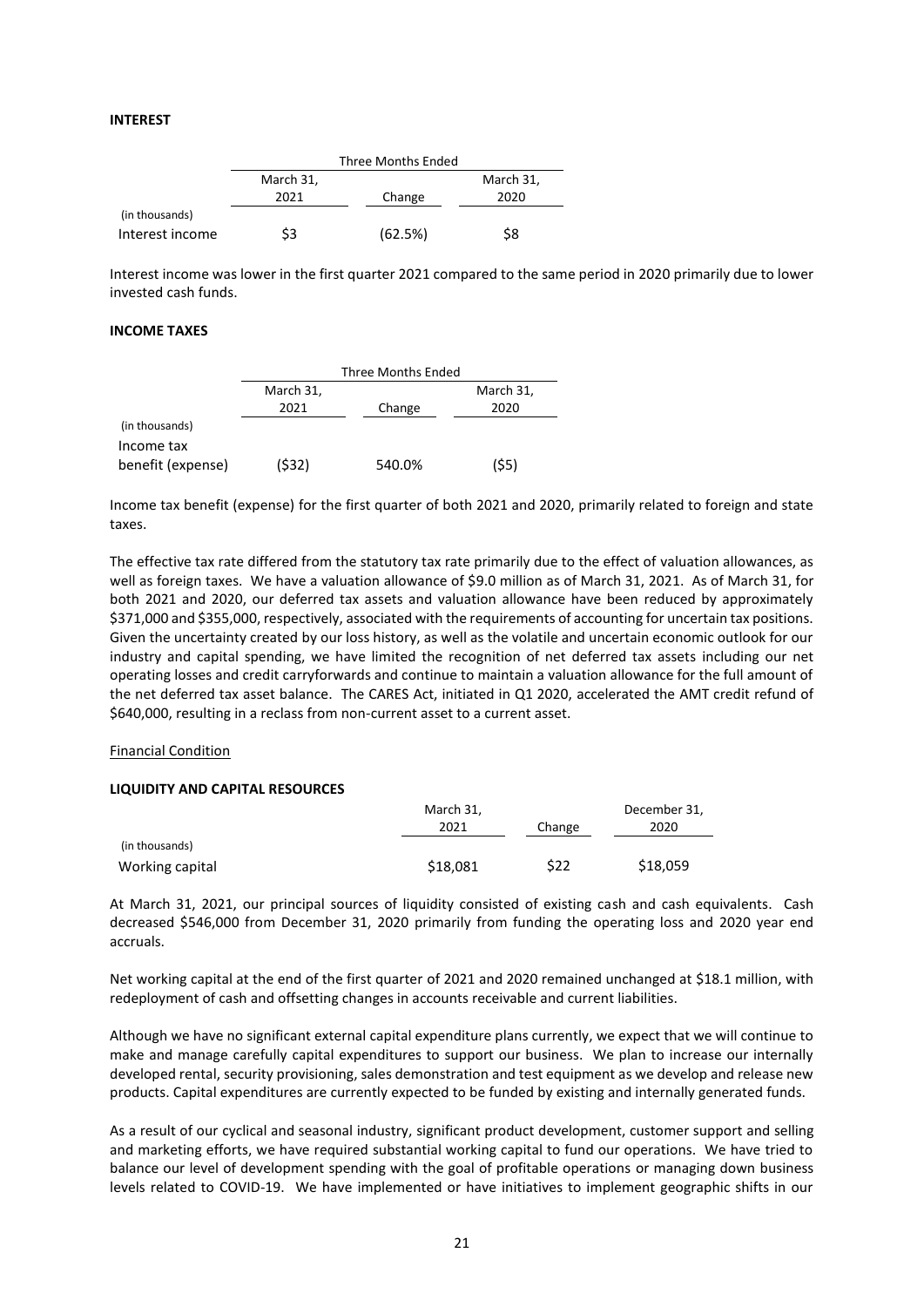operations, optimize real estate usage, reduce exposure to the impact of currency volatility and tariffs, increase product development differentiation, and reduce costs.

We believe that we have sufficient cash or working capital available under our operating plan to fund our operations and capital requirements through at least the next one-year period. We expect that cash will be needed to fund the business growth as operations recover to previous levels. We may require additional cash at the U.S. headquarters, which could cause potential repatriation of cash that is held in our foreign subsidiaries. For any repatriation, there may be tax and other impediments to any repatriation actions. Our working capital may be used to fund possible losses, business growth, project initiatives, share repurchases and business development initiatives including acquisitions, which could reduce our liquidity and result in a requirement for additional cash before that time. Any substantial inability to achieve our current business plan could have a material adverse impact on our financial position, liquidity, or results of operations and may require us to reduce expenditures and/or seek possible additional financing.

## **OFF-BALANCE SHEET ARRANGEMENTS**

Except as noted in the accompanying consolidated financial statements in Note 5, "Leases" and Note 6, "Other Commitments", we have no off-balance sheet arrangements.

## **NON-GENERALLY ACCEPTED ACCOUNTING PRINCIPLES (GAAP) FINANCIAL MEASURES**

Earnings Before Interest, Taxes, Depreciation and Amortization ("EBITDA") was (\$105,000) in the first quarter of 2021 compared to (\$359,000) in the first quarter of 2020. Adjusted EBITDA, excluding equity compensation (a non-cash item), was \$173,000 in the first quarter of 2021, compared to (\$110,000) in the first quarter of 2020.

Non-GAAP financial measures, such as EBITDA and adjusted EBITDA, should not be considered a substitute for, or superior to, measures of financial performance prepared in accordance with GAAP. We believe that these non-GAAP financial measures provide meaningful supplemental information regarding the Company's results and facilitate the comparison of results. A reconciliation of net income to EBITDA and adjusted EBITDA follows:

## **NON-GENERALLY ACCEPTED ACCOUNTING PRINCIPLES (GAAP) FINANCIAL MEASURE RECONCILIATION**

|                                  | <b>Three Months Ended</b><br>March 31, |         |
|----------------------------------|----------------------------------------|---------|
|                                  | 2021                                   | 2020    |
| (in thousands)                   |                                        |         |
| Net Income (loss)                | (5333)                                 | (\$554) |
| Interest (income)                | (3)                                    | (8)     |
| Taxes                            | 32                                     | 5       |
| Depreciation & amortization      | 199                                    | 198     |
| EBITDA earnings (loss)           | ( \$105)                               | (\$359) |
| Equity compensation              | 278                                    | 249     |
| Adjusted EBITDA earnings (loss), |                                        |         |
| excluding equity compensation    | \$173                                  | (S110   |

## Recently Adopted Accounting Pronouncements

In June 2016, the Financial Accounting Standards Board ("FASB") issued Accounting Standards Update ("ASU") No. 2016-13, "Measurement of Credit Losses on Financial Instruments," which amends the impairment model by requiring entities to use a forward-looking approach based on expected losses rather than incurred losses to estimate credit losses on certain types of financial instruments. We are planning to adopt the standard effective for years after December 15, 2022 and do not expect this to have a material impact on our financial statements.

## **Item 3. Quantitative and Qualitative Disclosures About Market Risk**

Not applicable.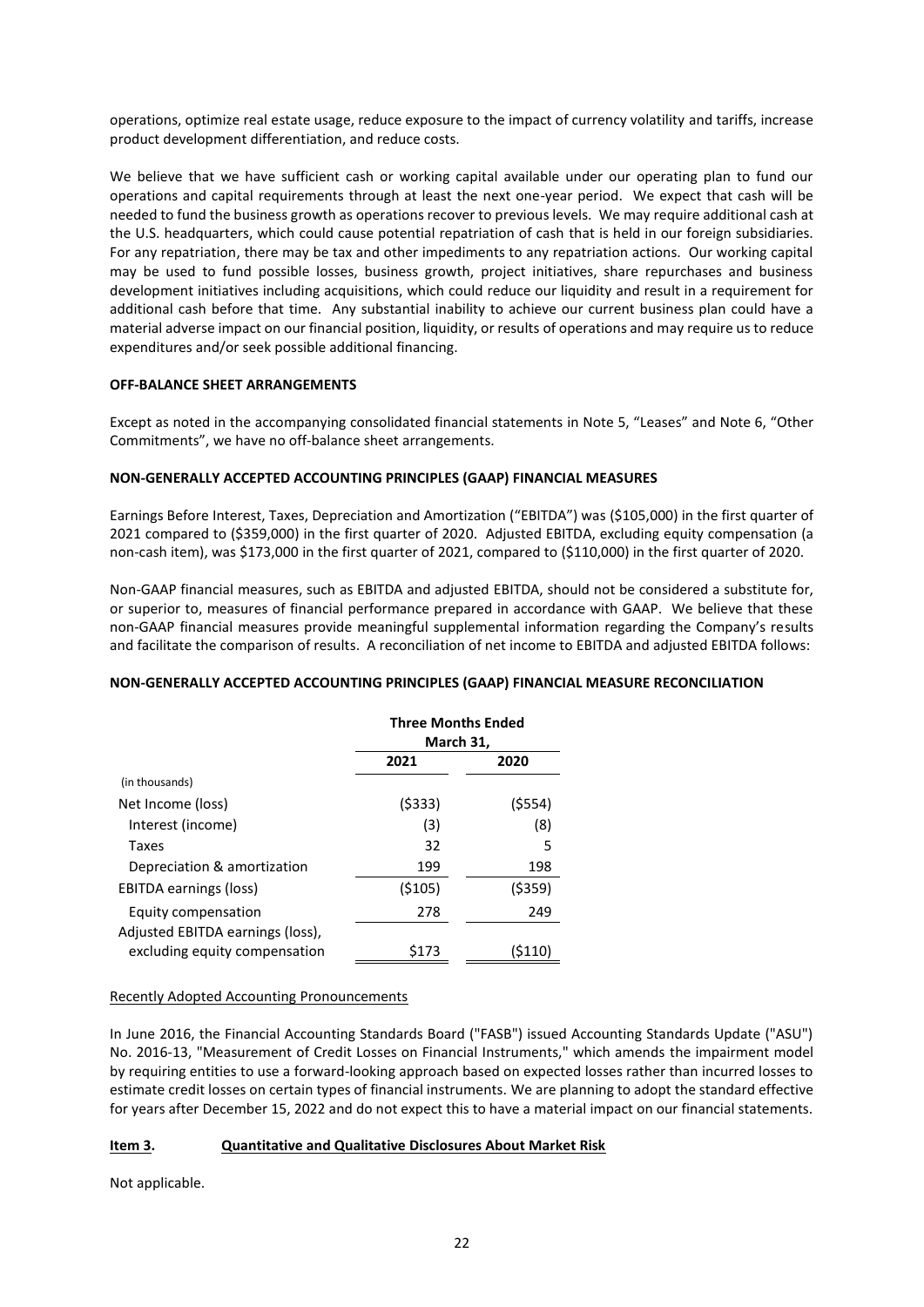## **Item 4. Controls and Procedures**

### **EVALUATION OF DISCLOSURE CONTROLS AND PROCEDURES**

Under the supervision and with the participation of our management, including our Chief Executive Officer and Chief Financial Officer, we evaluated the effectiveness of the design and operation of our disclosure controls and procedures (as defined in Rule 13a-15(e) and Rule 15d-15(e) under the Exchange Act) as of the end of the period covered by this report (the "Evaluation Date"). Based upon that evaluation, the Chief Executive Officer and Chief Financial Officer concluded that, as of the Evaluation Date, our disclosure controls and procedures were effective at the reasonable level of assurance. Disclosure Controls are controls and procedures designed to reasonably assure that information required to be disclosed in our reports filed under the Exchange Act is recorded, processed, summarized, and reported within the time periods specified in the SEC's rules and forms. Disclosure Controls are also designed to reasonably assure that such information is accumulated and communicated to our management, including the CEO and CFO, as appropriate to allow timely decisions regarding required disclosure.

## **CHANGES IN INTERNAL CONTROLS**

There were no changes made in our internal controls during the period covered by this report that have materially affected, or are reasonably likely to materially affect, our internal control over financial reporting which is still under the Committee of Sponsoring Organizations of the Treadway Commission ("COSO") in Internal Control – Integrated Framework (2013).

#### **PART II - OTHER INFORMATION**

#### **Item 1. Legal Proceedings**

From time to time, we may be involved in litigation relating to claims arising out of our operations in the normal course of business. As of March 31, 2021, we were not a party to any material pending legal proceedings.

#### **Item 1A. Risk Factors**

In addition to the other information set forth in this report, you should carefully consider the factors discussed in Part I, "Item 1A. Risk Factors" in our Annual Report on Form 10-K for the year ended December 31, 20, which could materially affect our business, financial condition or future results. The risks described in our Annual Report on Form 10-K are not the only risks facing our Company. Additional risks and uncertainties not currently known to us or that we currently deem to be immaterial also may materially adversely affect our business, financial condition and/or operating results. There are no material changes to the Risk Factors described in our Annual Report.

| Item 2. | <b>Unregistered Sales of Equity Securities and Use of Proceeds</b> |
|---------|--------------------------------------------------------------------|
|         | None                                                               |
| Item 3. | <b>Defaults Upon Senior Securities</b>                             |
|         | None                                                               |
| Item 4. | <b>Mine Safety Disclosures</b>                                     |
|         | Not Applicable                                                     |
| Item 5. | <b>Other Information</b>                                           |
|         | None                                                               |
| Item 6. | <b>Exhibits</b>                                                    |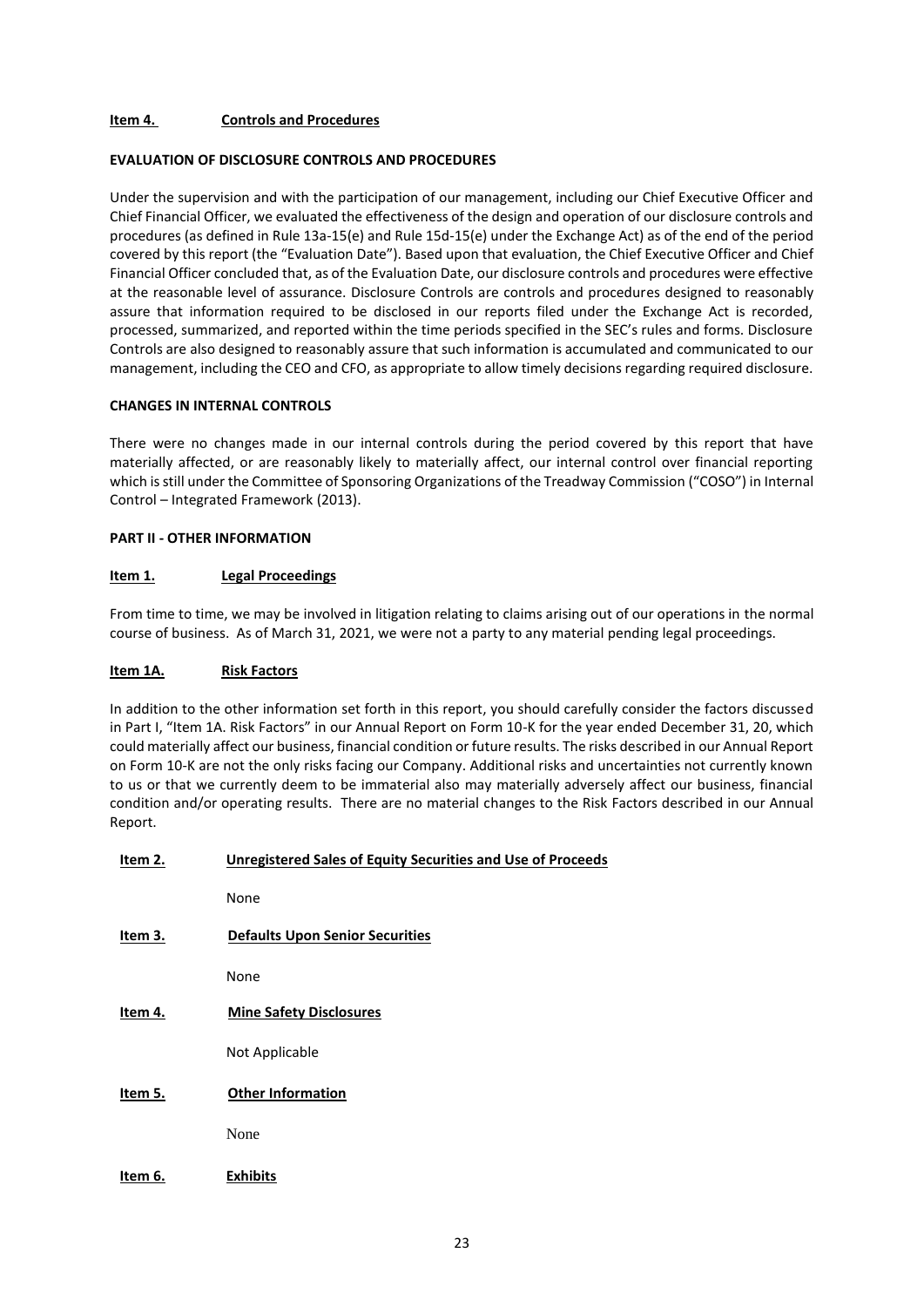- (a) **Exhibits**
- 10 **Material Contracts:**

None

- 31 **Certification pursuant to Section 302 of the Sarbanes Oxley Act of 2002:**
	- 31.1 Chief Executive Officer Certification
	- 31.2 Chief Financial Officer Certification
- 32 **Certification pursuant to Section 906 of the Sarbanes Oxley Act of 2002:**
	- 32.1 Chief Executive Officer Certification
	- 32.2 Chief Financial Officer Certification
- 101 **Interactive Data Files Pursuant to Rule 405 of Regulation S-T**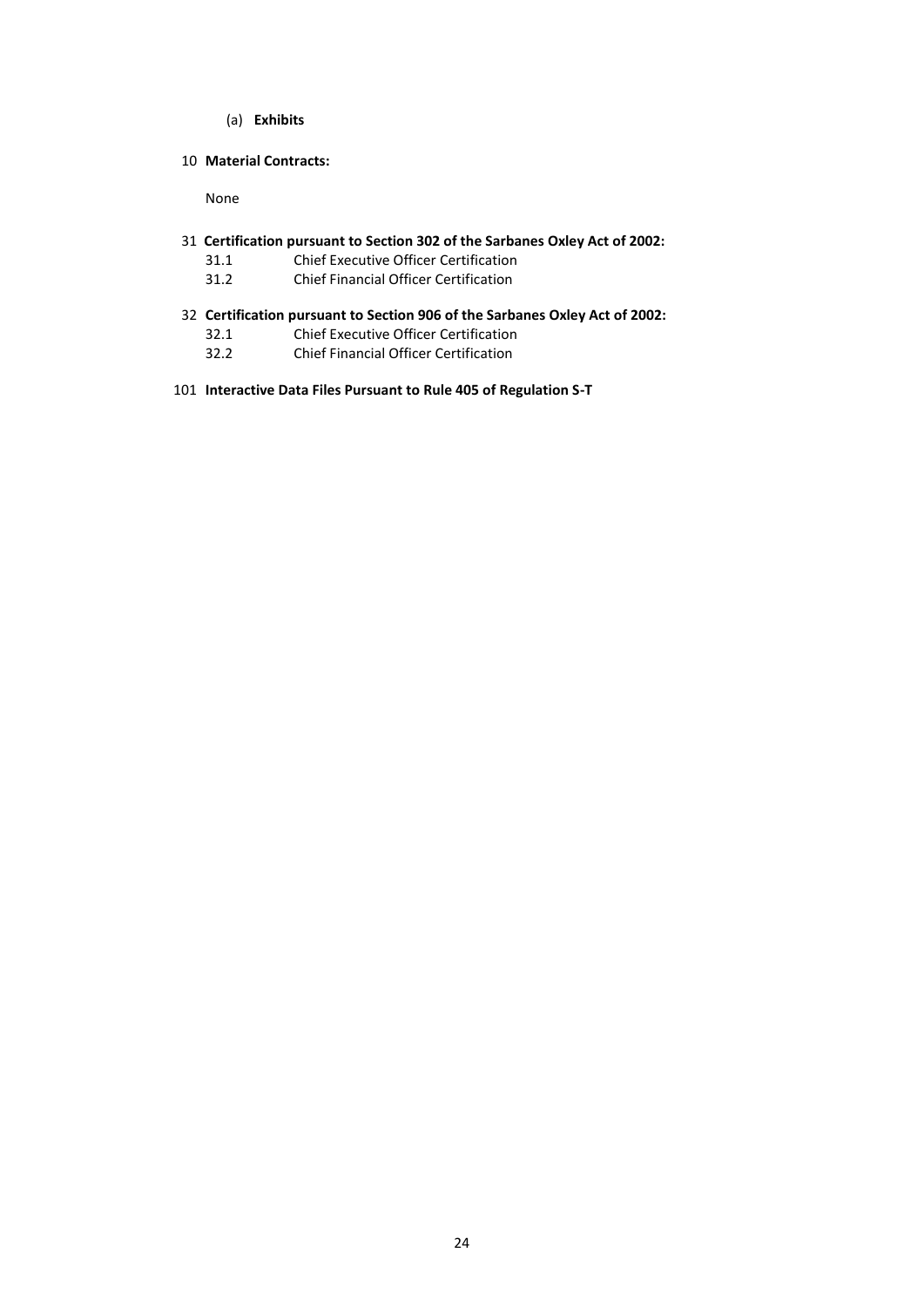### **SIGNATURES**

Pursuant to the requirements of the Securities Exchange Act of 1934, the registrant has duly caused this report to be signed on its behalf by the undersigned, thereunto duly authorized.

DATED: May 13, 2021

# **DATA I/O CORPORATION**

(REGISTRANT)

By: /s/Anthony Ambrose Anthony Ambrose President and Chief Executive Officer (Principal Executive Officer and Duly Authorized Officer)

By: /s/Joel S. Hatlen Joel S. Hatlen Vice President and Chief Operating and Financial Officer Secretary and Treasurer (Principal Financial Officer and Duly Authorized Officer)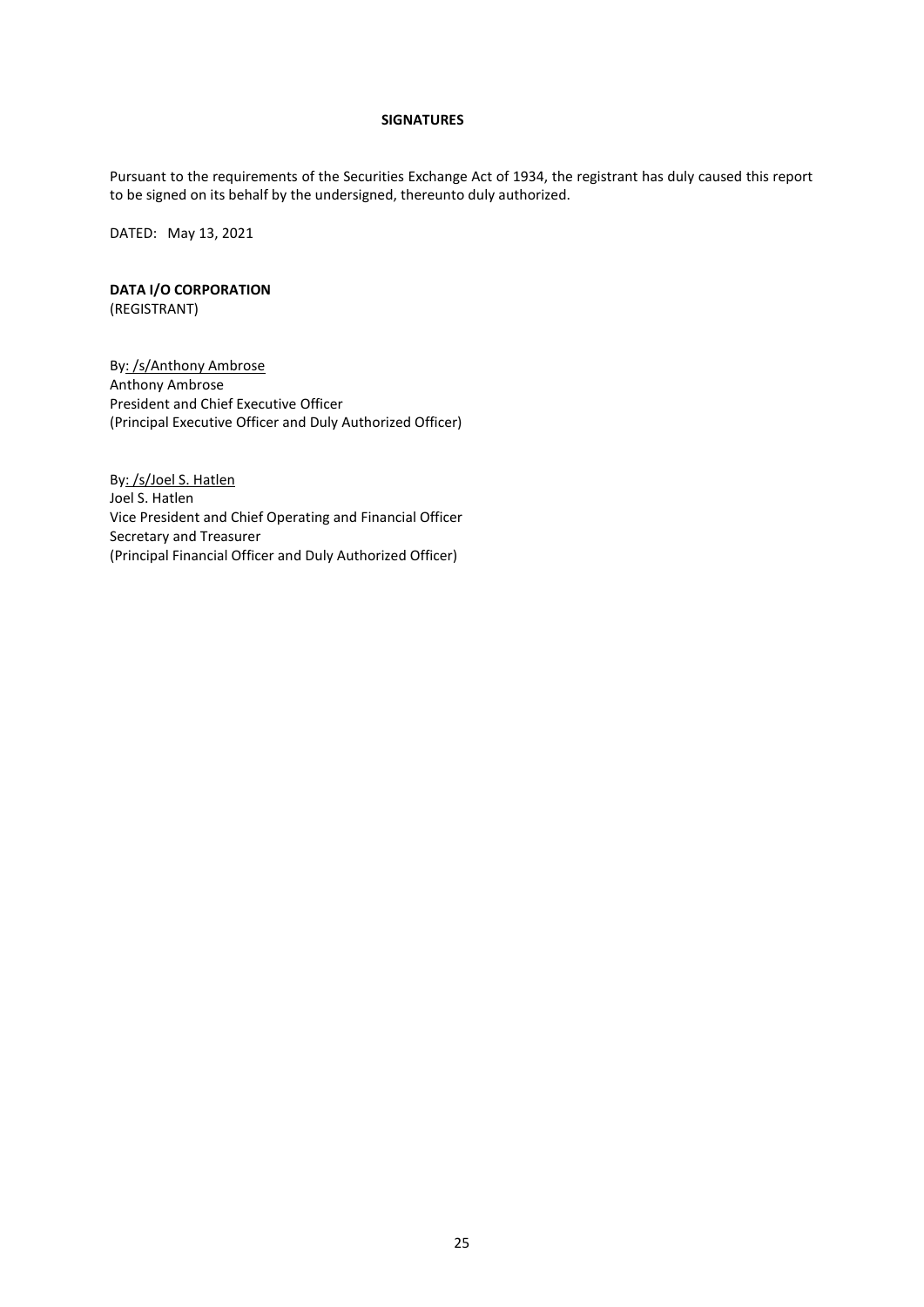Exhibit 31.1

## CERTIFICATION

I, Anthony Ambrose, certify that:

1) I have reviewed this quarterly report on Form 10-Q of Data I/O Corporation;

2) Based on my knowledge, this report does not contain any untrue statement of material fact or omit to state a material fact necessary to make the statements made, in light of the circumstances under which such statements were made, not misleading with respect to the period covered by this quarterly report;

3) Based on my knowledge, the financial statements, and other financial information included in this quarterly report, fairly present in all material respects the financial condition, results of operations and cash flows of the registrant as of, and for, the periods presented in this quarterly report;

4) The registrant's other certifying officer and I are responsible for establishing and maintaining disclosure controls and procedures (as defined in Exchange Act Rules 13a-15(e) and 15d-15(e)) and internal control over financial reporting (as defined in Exchange Act Rules 13a-15(f) and 15d-15(f)), for the registrant and have:

a) Designed such disclosure controls and procedures, or caused such disclosure controls and procedures to be designed under our supervision, to ensure that material information relating to the registrant, including its consolidated subsidiaries, is made known to us by others within those entities, particularly during the period in which this quarterly report is being prepared;

b) Designed such internal control over financial reporting, or caused such internal control over financial reporting to be designed under our supervision, to provide reasonable assurance regarding the reliability of financial reporting and the preparation of financial statements for external purposes in accordance with generally accepted accounting principles;

c) Evaluated the effectiveness of the registrant's disclosure controls and procedures and presented in this quarterly report our conclusions about the effectiveness of the disclosure controls and procedures, as of the end of the period covered by this quarterly report based on such evaluation; and

d) Disclosed in this quarterly report any change in the registrant's internal control over financial reporting that occurred during the registrant's most recent fiscal quarter (the registrant's fourth fiscal quarter in the case of an annual report) that has materially affected, or is reasonably likely to materially affect, the registrant's internal control over financial reporting; and

5) The registrant's other certifying officer and I have disclosed, based on our most recent evaluation of internal control over financial reporting, to the registrant's auditors and the audit committee of the registrant's board of directors (or persons performing the equivalent functions):

a) All significant deficiencies and material weaknesses in the design or operation of internal control over financial reporting which are reasonably likely to adversely affect the registrant's ability to record, process, summarize and report financial information; and

b) Any fraud, whether or not material, that involves management or other employees who have a significant role in the registrant's internal control over financial reporting.

DATED: May 13, 2021

/s/ Anthony Ambrose Anthony Ambrose Chief Executive Officer (Principal Executive Officer)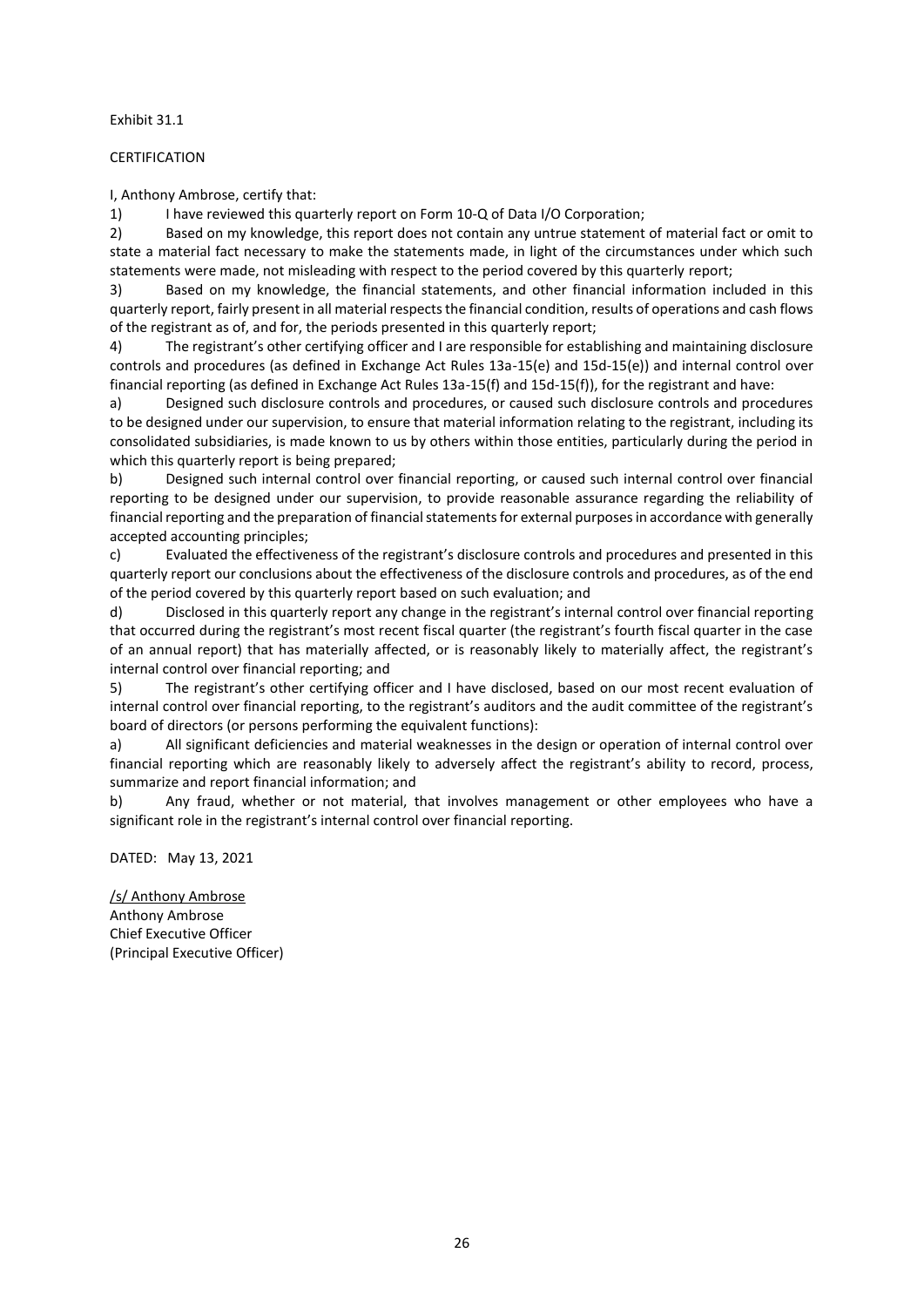Exhibit 31.2

## CERTIFICATION

I, Joel S. Hatlen, certify that:

1) I have reviewed this quarterly report on Form 10-Q of Data I/O Corporation;

2) Based on my knowledge, this report does not contain any untrue statement of a material fact or omit to state a material fact necessary to make the statements made, in light of the circumstances under which such statements were made, not misleading with respect to the period covered by this quarterly report;

3) Based on my knowledge, the financial statements, and other financial information included in this quarterly report, fairly present in all material respects the financial condition, results of operations and cash flows of the registrant as of, and for, the periods presented in this quarterly report;

4) The registrant's other certifying officer and I are responsible for establishing and maintaining disclosure controls and procedures (as defined in Exchange Act Rules 13a-15(e) and 15d-15(e)) and internal control over financial reporting (as defined in Exchange Act Rules 13a-15(f) and 15d-15(f)), for the registrant and have:

a) Designed such disclosure controls and procedures, or caused such disclosure controls and procedures to be designed under our supervision, to ensure that material information relating to the registrant, including its consolidated subsidiaries, is made known to us by others within those entities, particularly during the period in which this quarterly report is being prepared;

b) Designed such internal control over financial reporting, or caused such internal control over financial reporting to be designed under our supervision, to provide reasonable assurance regarding the reliability of financial reporting and the preparation of financial statements for external purposes in accordance with generally accepted accounting principles;

c) Evaluated the effectiveness of the registrant's disclosure controls and procedures and presented in this quarterly report our conclusions about the effectiveness of the disclosure controls and procedures, as of the end of the period covered by this quarterly report based on such evaluation; and

d) Disclosed in this quarterly report any change in the registrant's internal control over financial reporting that occurred during the registrant's most recent fiscal quarter (the registrant's fourth fiscal quarter in the case of an annual report) that has materially affected, or is reasonably likely to materially affect, the registrant's internal control over financial reporting; and

5) The registrant's other certifying officer and I have disclosed, based on our most recent evaluation of internal control over financial reporting, to the registrant's auditors and the audit committee of the registrant's board of directors (or persons performing the equivalent functions):

a) All significant deficiencies and material weaknesses in the design or operation of internal control over financial reporting which are reasonably likely to adversely affect the registrant's ability to record, process, summarize and report financial information; and

b) Any fraud, whether or not material, that involves management or other employees who have a significant role in the registrant's internal control over financial reporting.

DATED: May 13, 2021

/s/ Joel S. Hatlen Joel S. Hatlen Chief Financial Officer (Principal Financial Officer)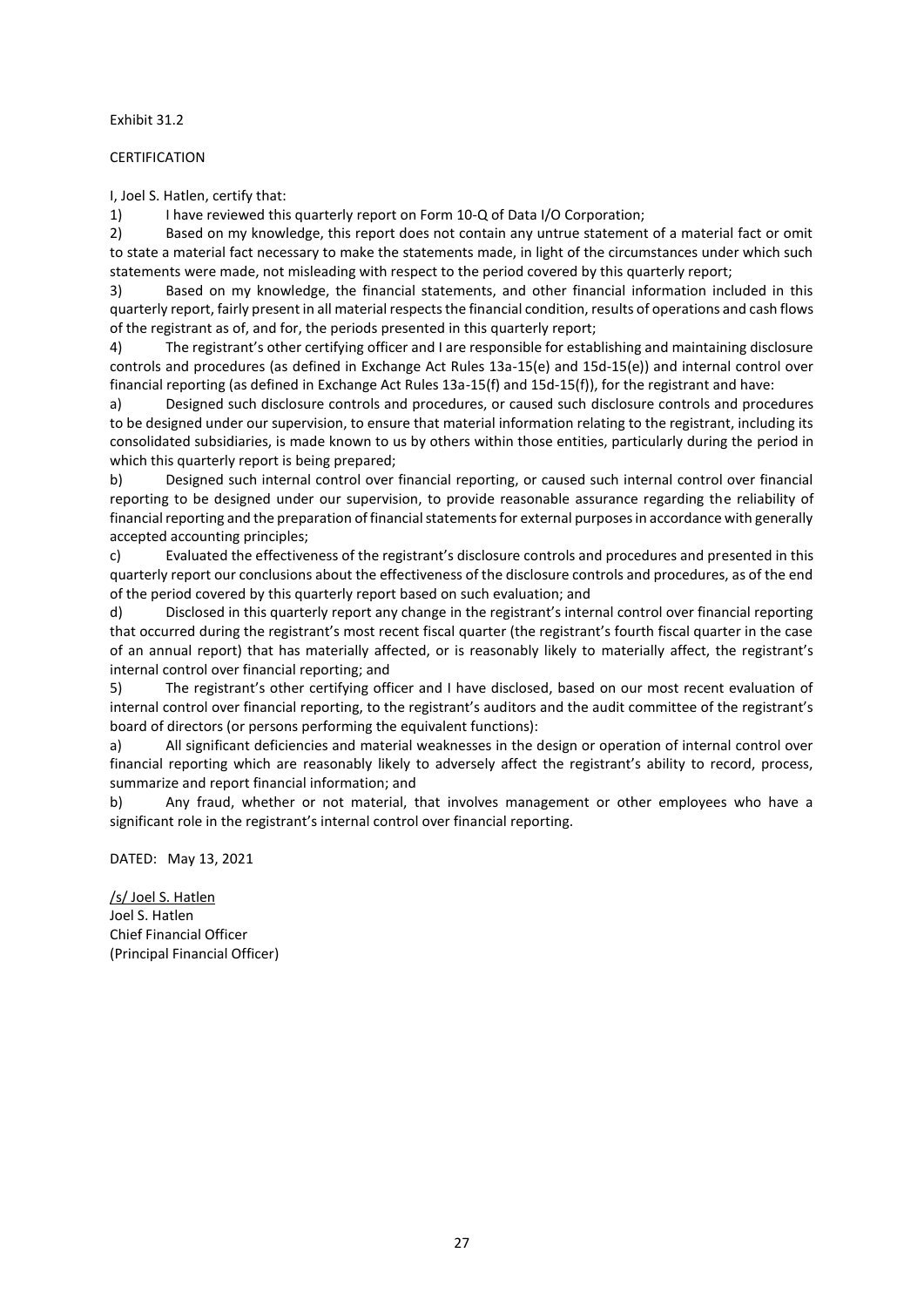Exhibit 32.1

Certification by Chief Executive Officer Pursuant to 18 U.S.C. Section 1350 As Adopted Pursuant to Section 906 of the Sarbanes-Oxley Act of 2002

In connection with the quarterly report of Data I/O Corporation (the "Company") on Form 10-Q for the period ended March 31, 2021 as filed with the Securities and Exchange Commission on the date hereof (the "Report"), I, Anthony Ambrose, Chief Executive Officer of the Company, certify, pursuant to 18 U.S.C. Section 1350, as adopted pursuant to Section 906 of the Sarbanes-Oxley Act of 2002, that:

(1) The Report fully complies with the requirements of Section 13(a) or 15(d) of the Securities Exchange Act of 1934 as amended; and

(2) The information contained in the Report fairly presents, in all material respects, the financial condition and results of operations of the Company.

/s/ Anthony Ambrose Anthony Ambrose Chief Executive Officer (Principal Executive Officer) May 13, 2021